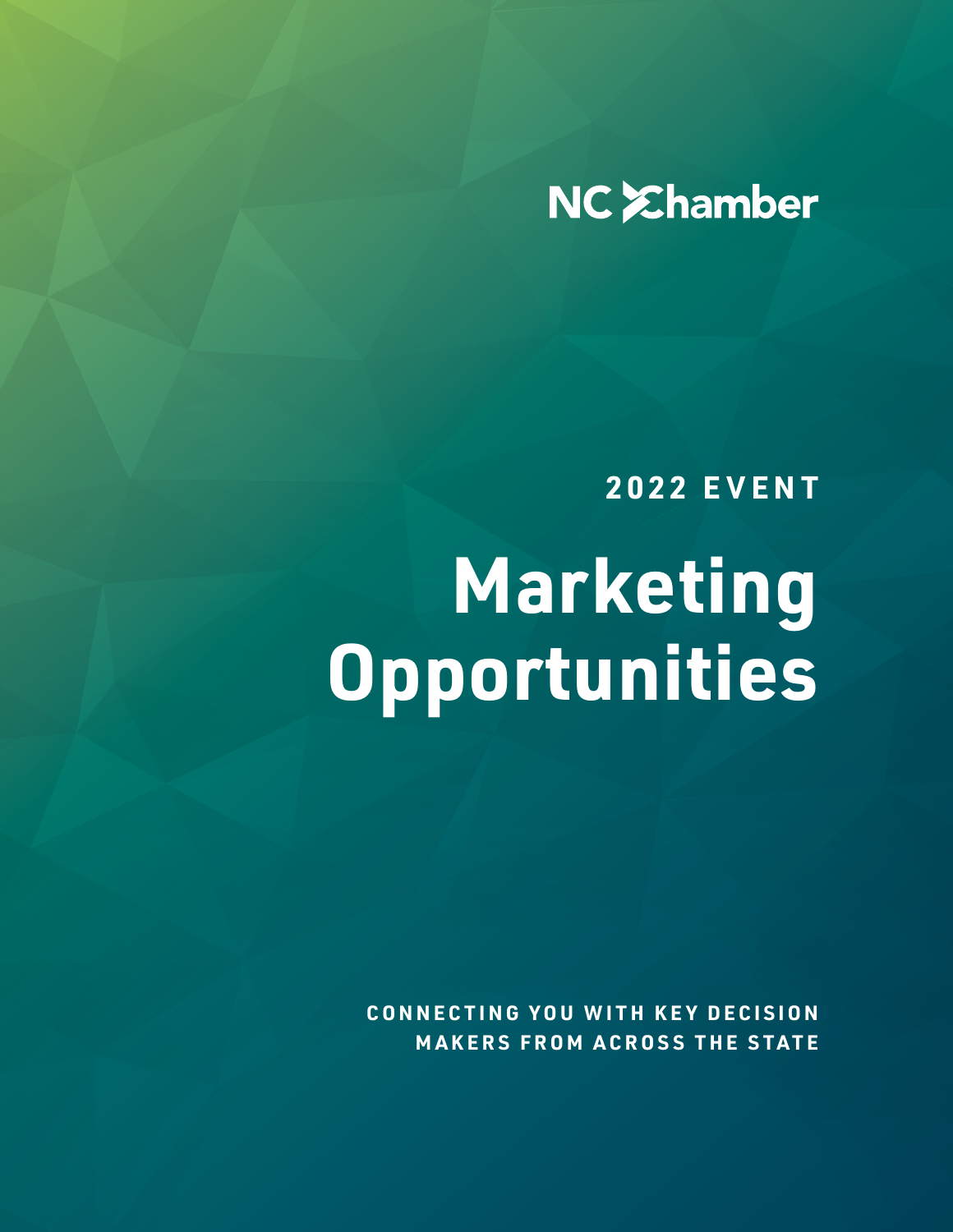### **Table of Contents**

- **3** Calendar of Events
- **4** Sponsorship and Marketing Information
- **6** Economic Forecast Forum
- **8** Environmental Compliance Conference
- **10** Energy Summit
- **12** 80th Annual Meeting
- **14** Transportation & Infrastructure Summit
- **16** Women > A Force in Business: Charlotte
- **20** Workplace DEI Conference: Triangle
- **22** Government Affairs Reception
- **24** Education & Workforce Conference
- **26** Health Care Conference
- **28** Ag Allies Conference
- **30** Workplace DEI Conference: Charlotte
- **32** Women > A Force in Business: Raleigh
- **36** Coolest Thing Made in NC
- **37** Webinars

# **NC** *Ehamber*

**The NC Chamber is the leading business advocacy organization in North Carolina. We work in the legislative, regulatory, and political arenas to proactively drive positive change, ensuring that North Carolina is one of the best places in the world to do business.**

### **Interested in sponsoring one of our events?**

Visit **ncchamber.com/events** for more information. The earlier you confirm your involvement, the more exposure we can guarantee.

### **Angela Sutton**

Director of Corporate Sponsorships 919-792-6343 asutton@ncchamber.com

701 Corporate Center Drive Suite 275 Raleigh, NC 27607 919-836-1400

**ncchamber.com**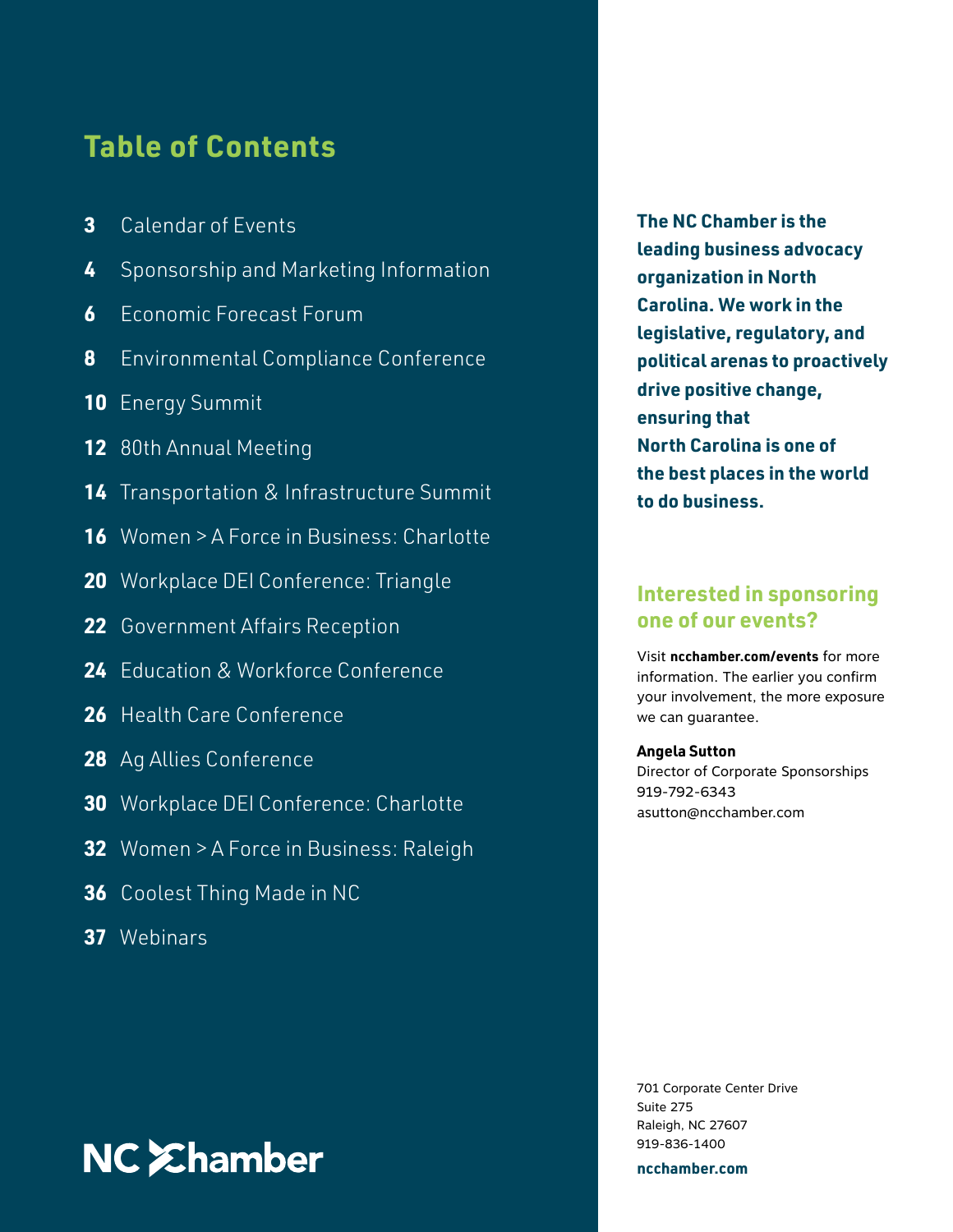### **2022 Calendar of Events**

**Economic Forecast Forum** January 7, 2022 | Virtual

**Environmental Compliance Conference** January 27, 2022 | McKimmon Center | Raleigh, NC

**Energy Summit** February 15, 2022 | Sheraton Imperial Hotel | Durham, NC

**80th Annual Meeting** March 22, 2022 | Raleigh Marriott City Center | Raleigh, NC

**Transportation & Infrastructure Summit** April 28, 2022 | McKimmon Center | Raleigh, NC

**Women > A Force in Business: Charlotte** May 17, 2022 | Charlotte Convention Center | Charlotte, NC

**Workplace DEI Conference: Triangle** June 9, 2022 | Sheraton Imperial Hotel | Durham, NC

**Government Affairs Reception** June 21, 2022 | Merrimon-Wynne House | Raleigh, NC

**Education & Workforce Conference** August 11, 2022 | Sheraton Imperial Hotel | Durham, NC

**Health Care Conference** September 15, 2022 | Sheraton Imperial Hotel | Durham, NC

**Coolest Thing Made in NC** Fall 2022

**Ag Allies Conference** September 29, 2022 | McKimmon Center | Raleigh, NC

**Workplace DEI Conference: Charlotte** October 12, 2022 | Popp Martin Student Union | Charlotte, NC

**Women > A Force in Business: Raleigh** November 9, 2022 | Raleigh Convention Center | Raleigh, NC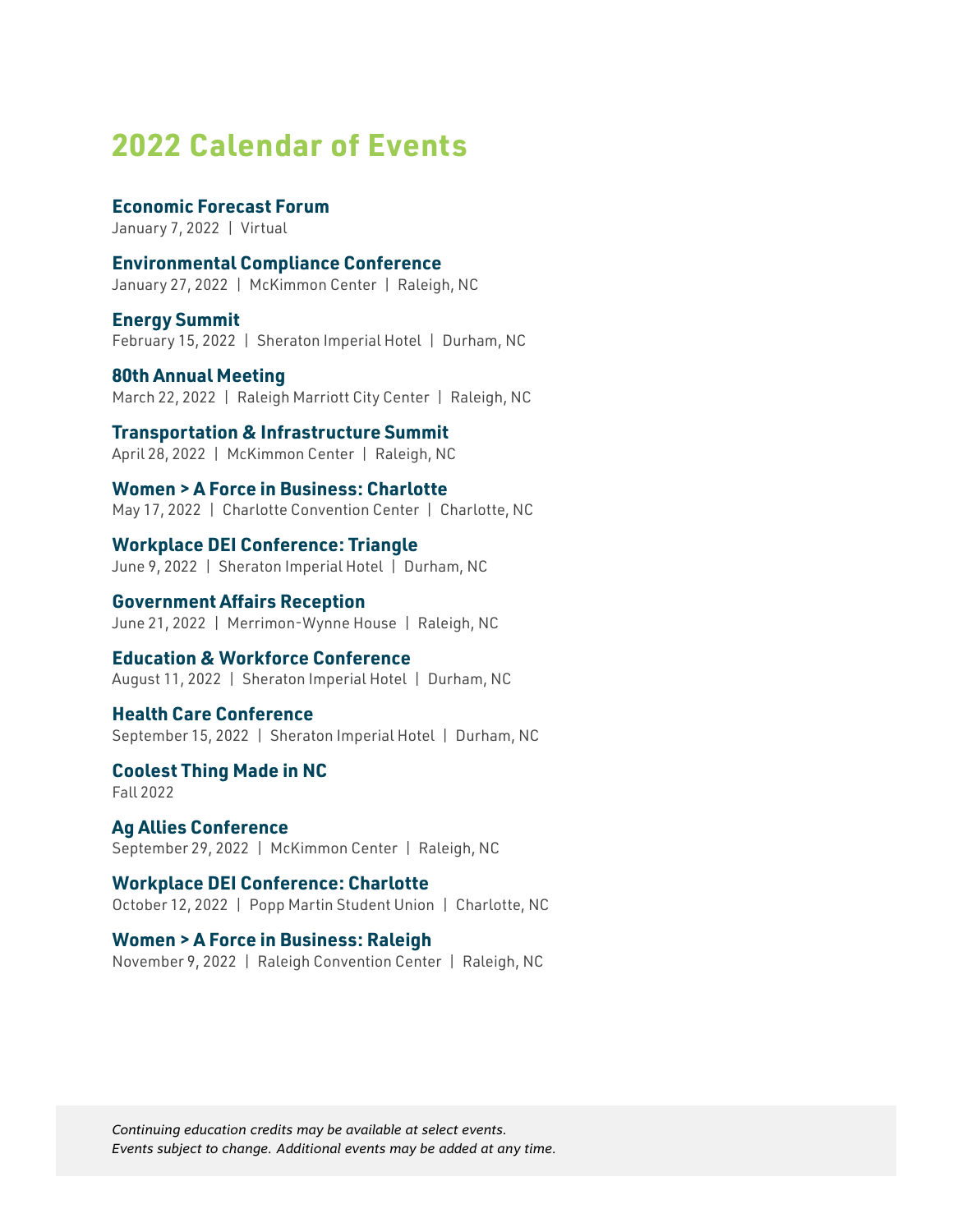**"Doing business across North Carolina, we value the NC Chamber as a guiding business partner and value the opportunity to engage with top private and public sector experts through timely and convenient signature events."**

**Sepi Saidi**

*President & CEO, SEPI, Inc.*

### **Why Sponsor?**

Nearly every month of the year, the NC Chamber offers timely events on issues vital to the sustainability of the statewide business community. These events are an exceptional opportunity for attendees to engage in discussions, network with fellow businesses, and discover the latest trends arising in their industry. In other words, these events provide you with the perfect atmosphere for expanding your reach, promoting your brand, and conducting business.

## **Powerful Strategic Marketing**

We want to ensure our events are as successful and profitable for you and your company as possible. Our integrated marketing campaigns reach hundreds of thousands of business professionals via direct mail, social media, e-mail, and print publications.

### **Our Reach Includes:**

- An average of 500,000+ twitter impressions from live event coverage, with larger events averaging 1-2 million impressions.
- Highly segmented e-mail campaigns that reach an average of 8,000 business professionals.
- Thousands of unique online visitors to event web pages each month.
- Targeted direct mail campaigns sent to approximately 3,000 high-ranking business professionals for every in-person event.

### **Sponsorship Can Help You:**

- Position your employees as thought leaders on critical and timely issues for the business community.
- Create strategic relationships with companies within and across industries.
- Generate productive new leads.
- Spotlight your company's newest initiatives and strengthen your brand.
- Gain access to high-ranking policy influencers.
- Develop, recruit, and retain your employees.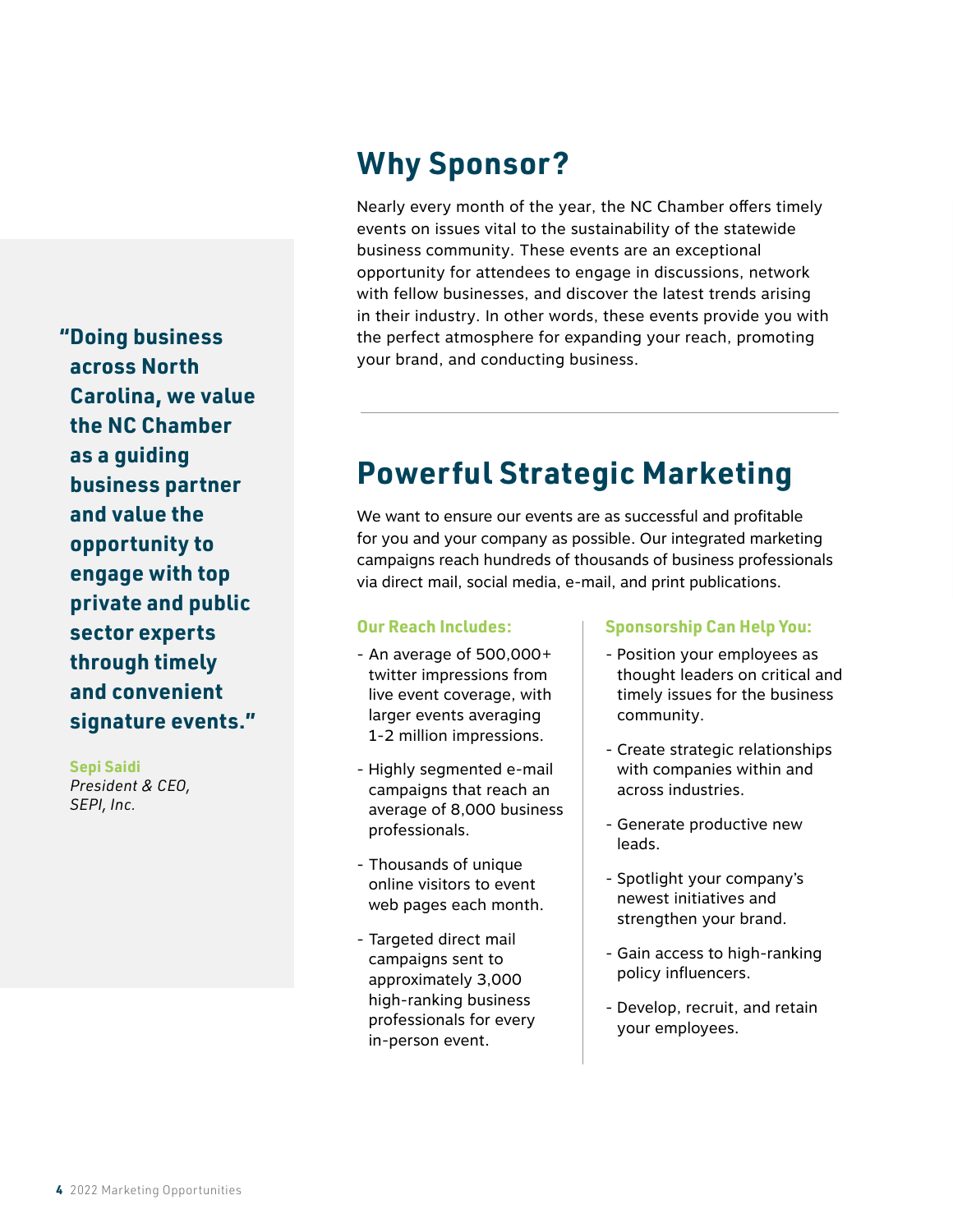**"Not only does the NC Chamber know how to get things done at the legislature but they help me make the connections I need to grow my business."**

**Steve Morris** *Executive Vice President, Atlantic Natural Foods*

### **Attendees By Title**

| Director                    | 22.1% |
|-----------------------------|-------|
| Vice President              | 19.6% |
| President/C-Suite/Principal | 15.0% |
| Manager                     | 14.5% |
| Attorney/Partner/Legal      | 12.0% |
| Coordinator/Specialist      | 10.7% |
| Senior Level                | ሐ 1%  |

 *\*Titles not mutually exclusive*

# **High Profile Speakers & Sponsors**

Some of our nation's leading experts in top performing industries are featured at our events. Additionally, our events attract some of the largest corporations in the country.

### **High Profile Speakers:**

**Lynn Good**  President and CEO, Duke Energy

**Andrea Smith** Chief Administrative Officer, Bank of America

**Carla Harris** Vice Chair, Managing Director and Sr. Client Advisor, Morgan Stanley

**Machelle Sanders** Secretary, NC Department of Commerce

**Julia Landauer** Championship-winning NASCAR driver

**Bonnie St. John** Olympic Medalist

**Piper Kerman** Author of "Orange is the New Black"

**Pam Norley** President, Fidelity Charitable

**Brett Sciotto** CEO, Aimpoint Research

**Jessica McDonald** American Soccer Player

**Torry Holt** Vice President of Holt Brothers Construction and President of the Holt Brothers Foundation, Former NFL Player

**Vernice "Flygirl" Armour** America's first African-American female combat pilot

### **Major Sponsors:**

AT&T BASF Bank of America Biogen Blue Cross and Blue Shield of North Carolina Brighthouse Financial Curi Dell Dominion Energy Duke Energy Fifth Third Bank First Citizens Bank First National Bank Food Lion Google Martin Marietta MVP Southgate North Carolina's Electric Cooperatives Pfizer Pinnacle Financial Partners Red Hat, Inc.  $242$ Smith Anderson Truist Wells Fargo WSP USA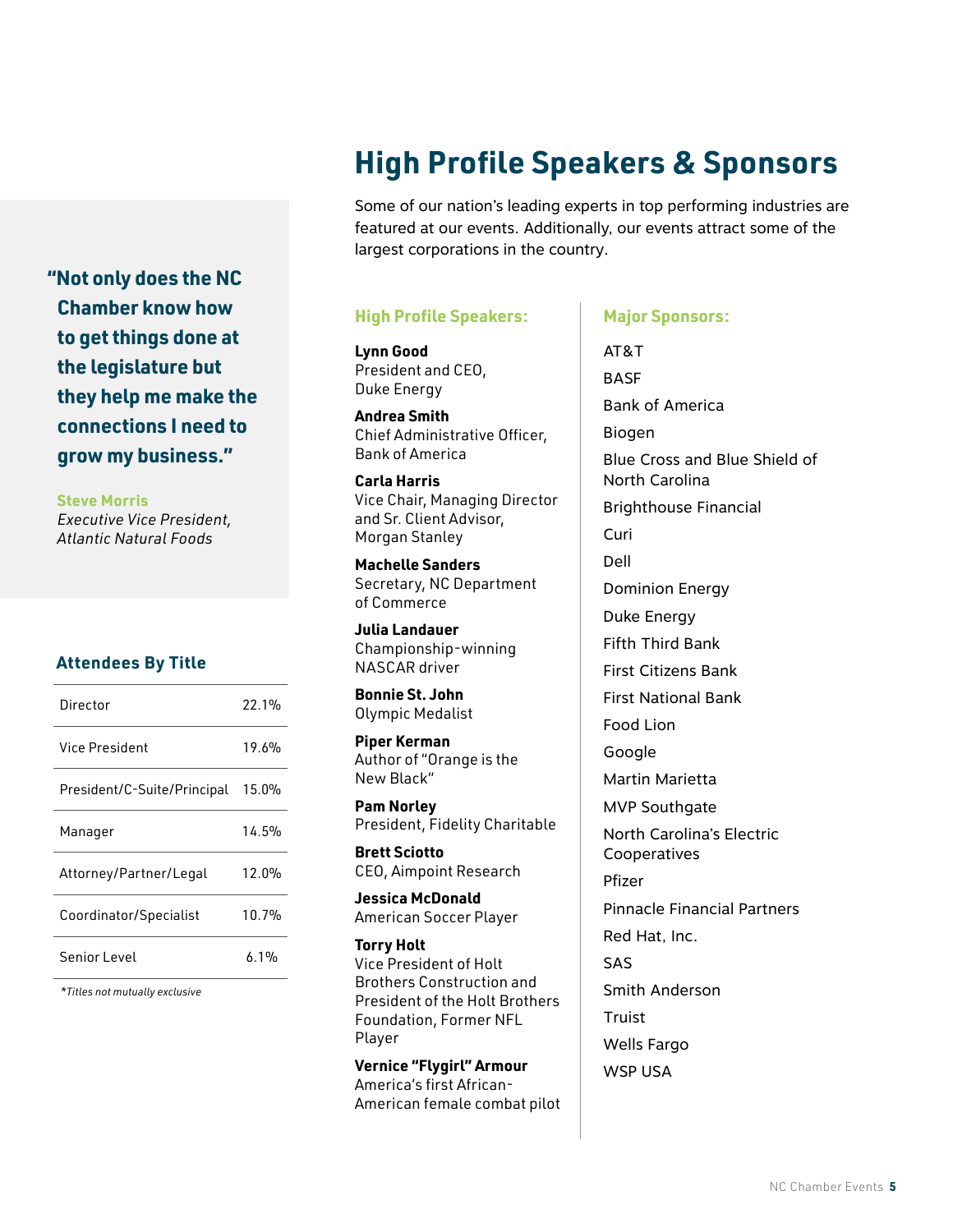# **Economic Forecast Forum**

January 7, 2022 | Virtual

Sure to once again attract a sold-out crowd, the NC Chamber and the North Carolina Bankers Association proudly present the 20th Annual Economic Forecast Forum, a gathering of our state's most powerful and influential leaders, to discuss how the state can become a leader in job retention, job creation, and quality of life. This highly acclaimed event provides you with the opportunity to heighten awareness of your company to a statewide audience of more than 900 leaders in business, government, education, and nonprofits.

*Expected Attendance: 1,000*

**"A solid way to kick off the year with perspective on trends and indications for the year ahead as we all set our goals and aspirations to contribute to the success of our company, community, and our great state of N.C."**

 **Jane Doggett**  *CCIM Highwoods Properties, Inc.*





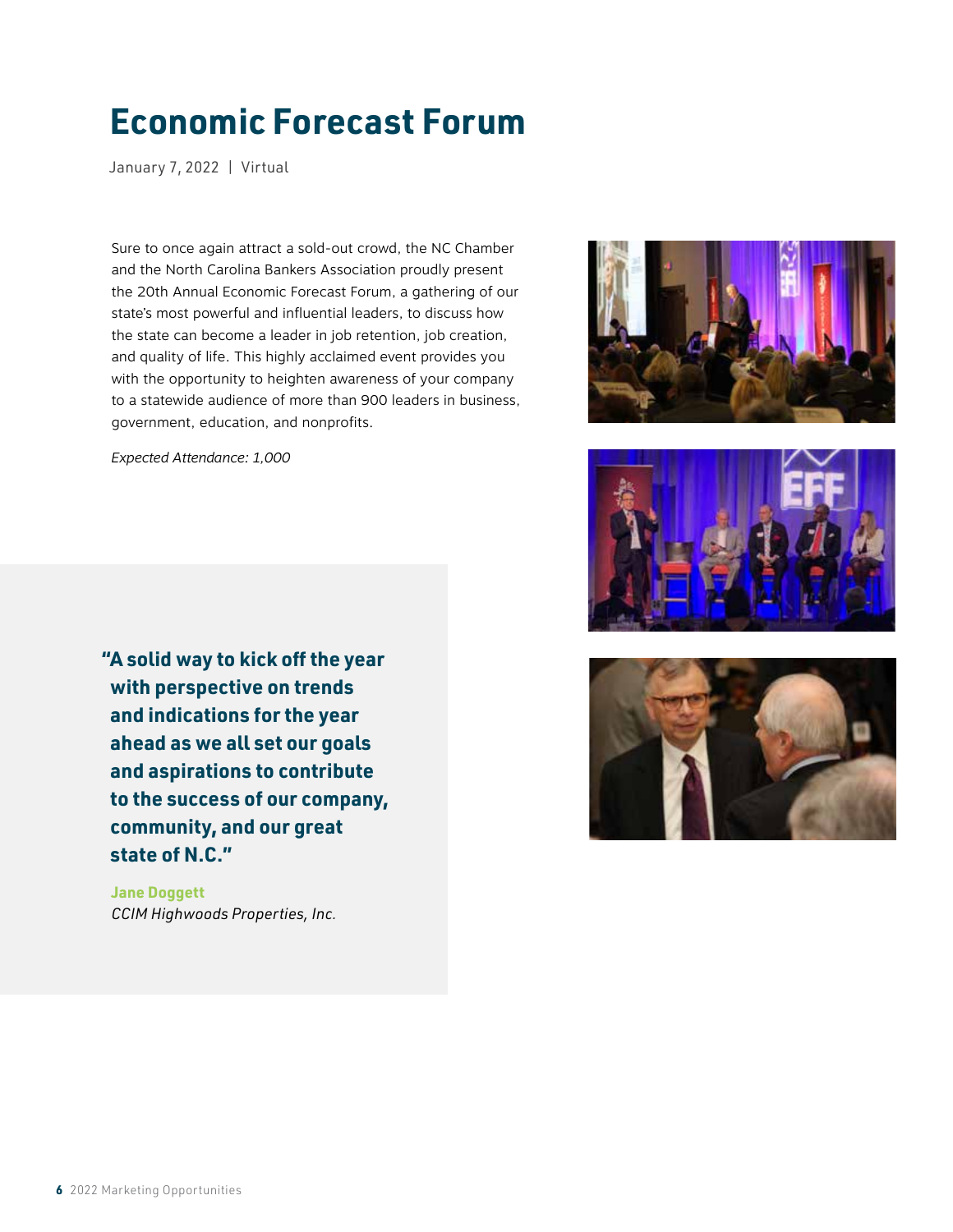### **Economic Forecast Forum**



| Event registrations/seats included                                                                                                                 | 150 | 30 | 20        | 10 | 10 |
|----------------------------------------------------------------------------------------------------------------------------------------------------|-----|----|-----------|----|----|
| Customized ROI report detailing the reach of your marketing benefits, delivered<br>post-event                                                      |     |    | $\bullet$ | ٠  |    |
| List of attendees, including name, title and company provided the day before the event                                                             |     |    | о         | ٠  |    |
| NC Chamber to post confirmation of sponsor's involvement to social media accounts,<br>which garner more than 1 million impressions, on average     |     |    | о         |    |    |
| Company logo or listing (contingent on level) on event sponsor sign, NC Chamber and<br>NC Bankers Association event webpages, and in event program |     |    | о         |    |    |
| Link to company landing page placed on the NC Chamber event page                                                                                   |     |    | о         | ٠  |    |
| Recognition and thanks from the podium                                                                                                             |     |    | о         |    |    |
| Company listing on all event promotional materials, including e-mail blasts and<br>press releases                                                  |     |    |           |    |    |
| Prominently displayed pop-up banner (provided by sponsor) at the event                                                                             |     |    |           |    |    |
| Full-page print ad in the event program                                                                                                            |     |    |           |    |    |
| Half-page ad in the event program                                                                                                                  |     |    | $\bullet$ |    |    |
| 30-second commercial spot (provided by sponsor) played during the event                                                                            |     |    |           |    |    |
| Opportunity to distribute promotional materials to attendees                                                                                       |     |    |           |    |    |
| Dedicated registration table                                                                                                                       |     |    |           |    |    |
| Listing in Carolina Banker magazine as Presenting Sponsor                                                                                          |     |    |           |    |    |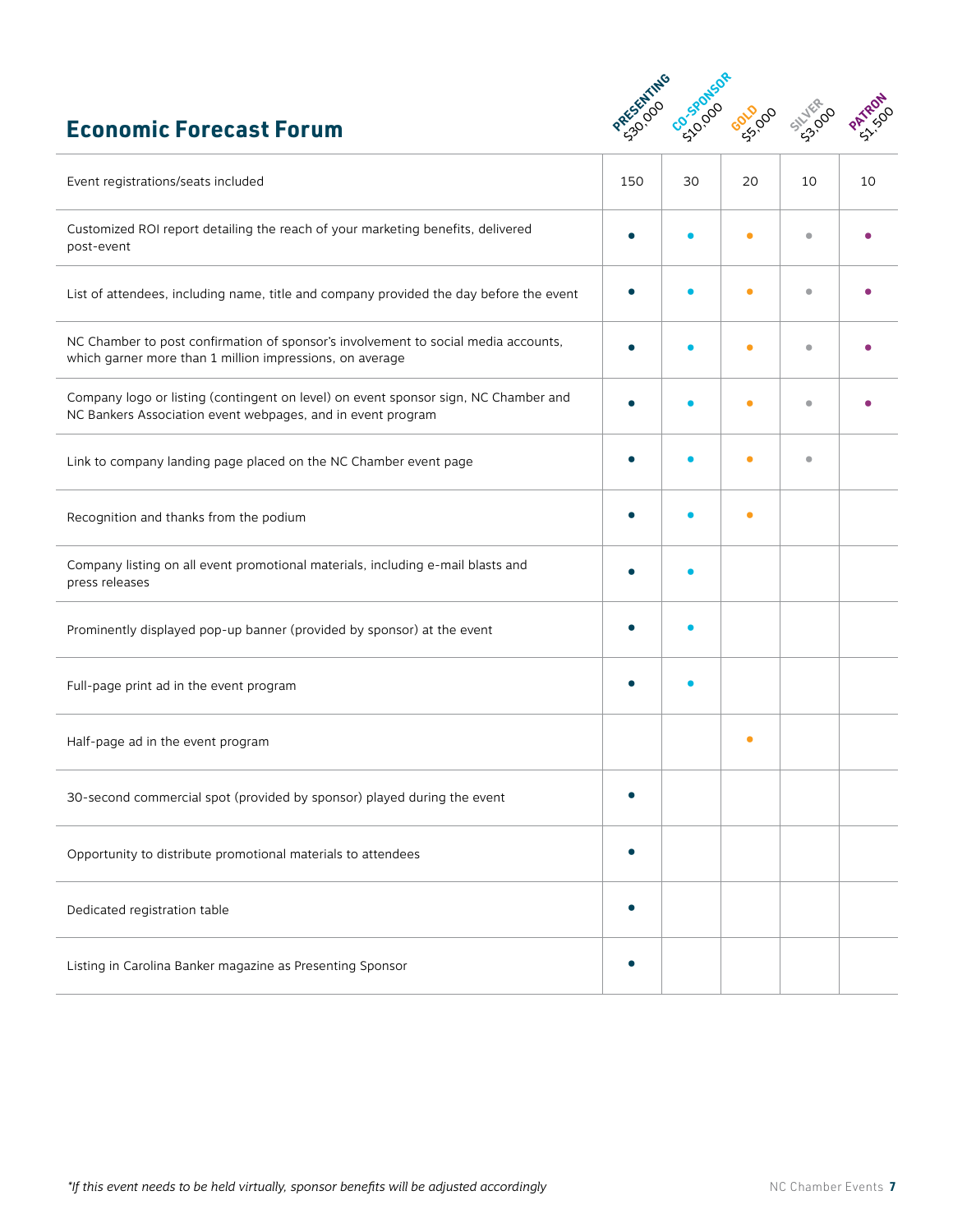# **Environmental Compliance Conference**

January 27, 2022 | McKimmon Center | Raleigh, NC

This event is targeted toward professionals who manage the environmental and safety compliance matters for their organization, focusing on regulations and how to ensure compliance.

The basis of an effective Environment, Health and Safety (EHS) program remains the strength of its management system and how thoroughly it is integrated into business practices. Join the NC Chamber, NC Department of Environmental Quality officials and industry experts to proactively discuss pressing regulatory issues, legislation, policy decisions and other initiatives on water, waste, air and natural resources that affect business.

*Expected Attendance: 175*

**"I make time in my schedule every year for this event. It's a unique educational opportunity for attorneys, consultants and the regulated community to converse with our regulators."**

 **Amy Wang**  *Ward and Smith, PA*

#### **Attendees by Industry**

| Manufacturing                    | 23% |
|----------------------------------|-----|
| Transportation/Utilities         | 20% |
| Legal Services                   | 18% |
| <b>Engineering Services</b>      | 12% |
| <b>Consulting Services</b>       | 10% |
| Other Services                   | 7%  |
| Government/Public Administration | 5%  |
| <b>Business Associations</b>     | 2%  |
| Mining/Construction              | 2%  |
| Wholesale/Retail                 | 2%  |
|                                  |     |

*Categories are not mutually exclusive.*

#### **Attendees by Title**

| Manager                               | 25% |
|---------------------------------------|-----|
| Attorney                              | 19% |
| Director                              | 14% |
| Coordinator/Specialist                | 14% |
| Senior Level                          | 13% |
| Vice President                        | 8%  |
| President/C-Suite                     | 4%  |
| Principal                             | 3%  |
| Categories are not mutually exclusive |     |

*Categories are not mutually exclusive.*

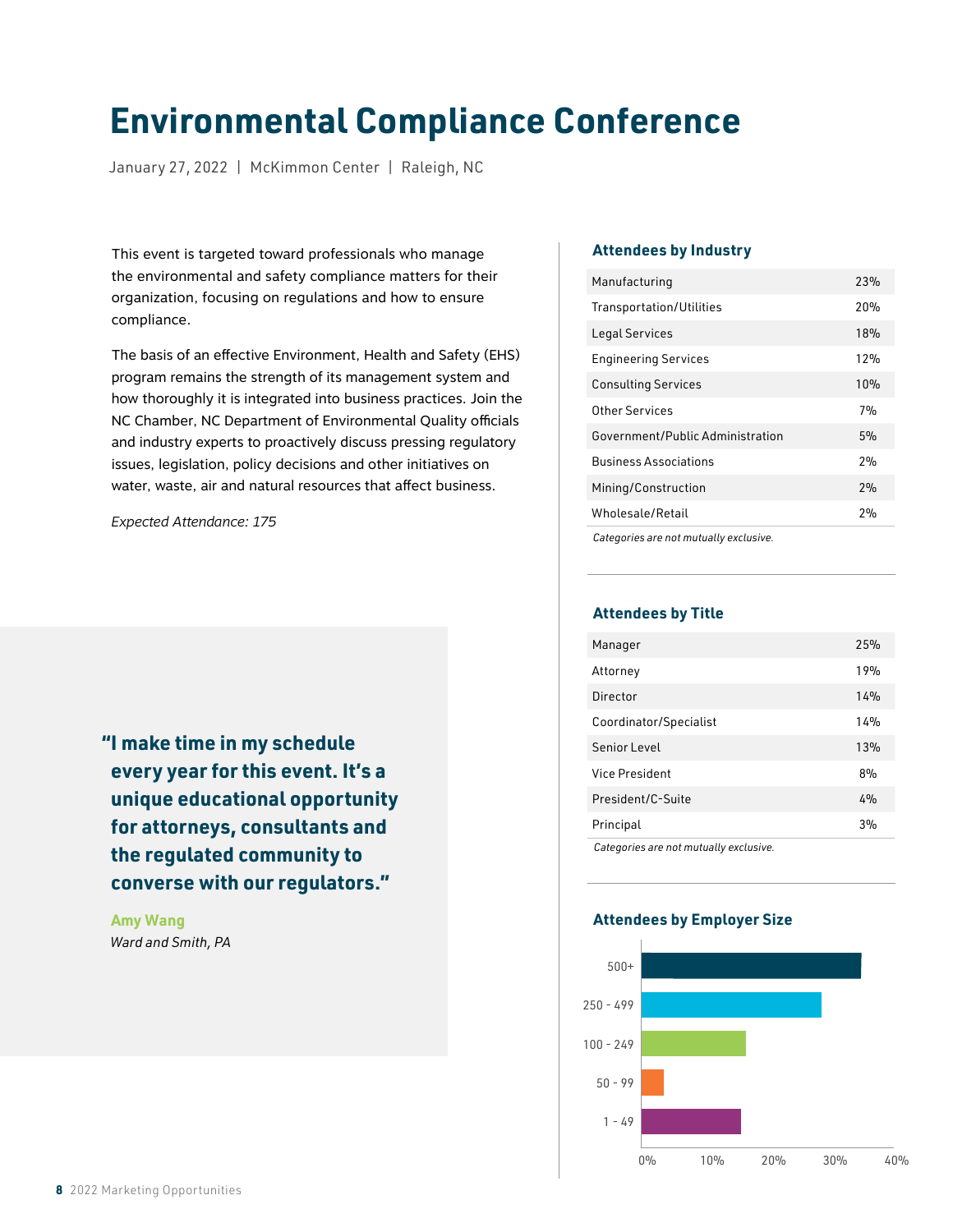

### **Environmental Compliance Conference**

| Event registrations/seats included                                                                                                                                           | 20        | 10        | 6 | 4 | 2 |
|------------------------------------------------------------------------------------------------------------------------------------------------------------------------------|-----------|-----------|---|---|---|
| Customized ROI report detailing the reach of your marketing benefits,<br>delivered post-event                                                                                |           | $\bullet$ | ۵ |   |   |
| List of attendees, including name, title and company provided the day before<br>the event                                                                                    |           |           |   |   |   |
| NC Chamber to post confirmation of sponsor's involvement to social media accounts,<br>which garner more than 500,000 impressions, on average                                 |           |           |   |   |   |
| Company logo or listing (contingent on level) on event sponsor sign, event webpage,<br>and in event program                                                                  |           |           |   |   |   |
| Link to company landing page placed on the NC Chamber event page                                                                                                             |           |           | ä |   |   |
| Dedicated PowerPoint slide (provided by sponsor) added to rolling presentation<br>shown during breaks/intermission                                                           |           |           |   |   |   |
| Company listing on all event promotional materials, including e-mail blasts<br>and press releases                                                                            |           |           |   |   |   |
| First right of refusal to sponsor in 2023, must be confirmed within 90 days after<br>2022 event                                                                              |           |           |   |   |   |
| Web banner (provided by sponsor) with link to company landing page incorporated<br>into promotional e-mail sent to prospective/past event attendees                          |           |           |   |   |   |
| Dedicated e-mail blast (provided by sponsor) sent to past, present and<br>prospective attendees and shared on NC Chamber website. Content subject to<br>NC Chamber approval. |           |           |   |   |   |
| 60-second commercial spot (provided by sponsor) played during the event                                                                                                      |           |           |   |   |   |
| Full-page print ad in the event program, placed as back cover                                                                                                                | $\bullet$ |           |   |   |   |
| Prominently displayed pop-up banner (provided by sponsor) at the event                                                                                                       |           |           |   |   |   |
| Opportunity to distribute promotional materials to attendees                                                                                                                 |           |           |   |   |   |
| Opportunity to give welcome/introduction remarks                                                                                                                             |           |           |   |   |   |
| Table top exhibit space (exhibitor only)                                                                                                                                     |           |           |   |   |   |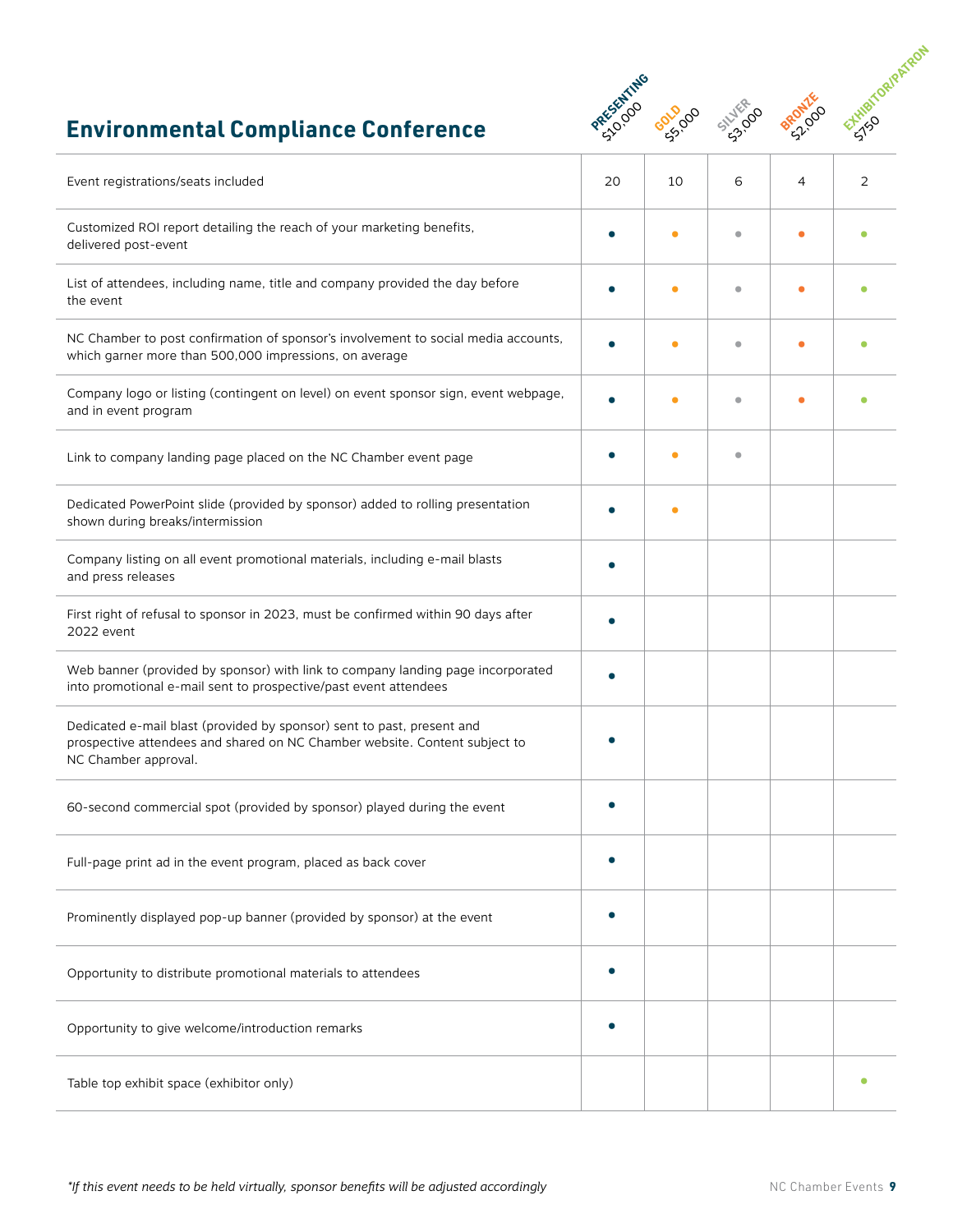# **Energy Summit**

February 15, 2022 | Sheraton Imperial Hotel | Durham, NC

North Carolina is a leader among Southeastern states in energy generation and capacity, but what is the industry's trajectory as we look towards the future? Join state and local experts for an event that brings you up to speed on industry advancements and best practices guaranteed to improve your bottom line.

*Expected Attendance: 125*

### **"First time attending: great information, and relevant to the state, my company and my work as well."**

 **Energy Summit Attendee**

### **Attendees by Industry**

| Transportation/Utilities                | 40% |
|-----------------------------------------|-----|
| <b>Business Associations</b>            | 13% |
| Legal Services                          | 11% |
| Other Services                          | 9%  |
| Manufacturing                           | 7%  |
| <b>Engineering Services</b>             | 7%  |
| Mining/Construction                     | 5%  |
| <b>Education/Research Organizations</b> | 4%  |
| Wholesale/Retail                        | 2%  |
| Agriculture                             | 1%  |
|                                         |     |

*Categories are not mutually exclusive.*

### **Attendees by Title**

| Director                       | 32%             |
|--------------------------------|-----------------|
| Manager                        | 20 <sub>%</sub> |
| Vice President                 | 15%             |
| Coordinator/Analyst/Specialist | 14%             |
| President/C-Suite              | 11%             |
| Senior Level                   | ጸ%              |
|                                |                 |

*Categories are not mutually exclusive.*

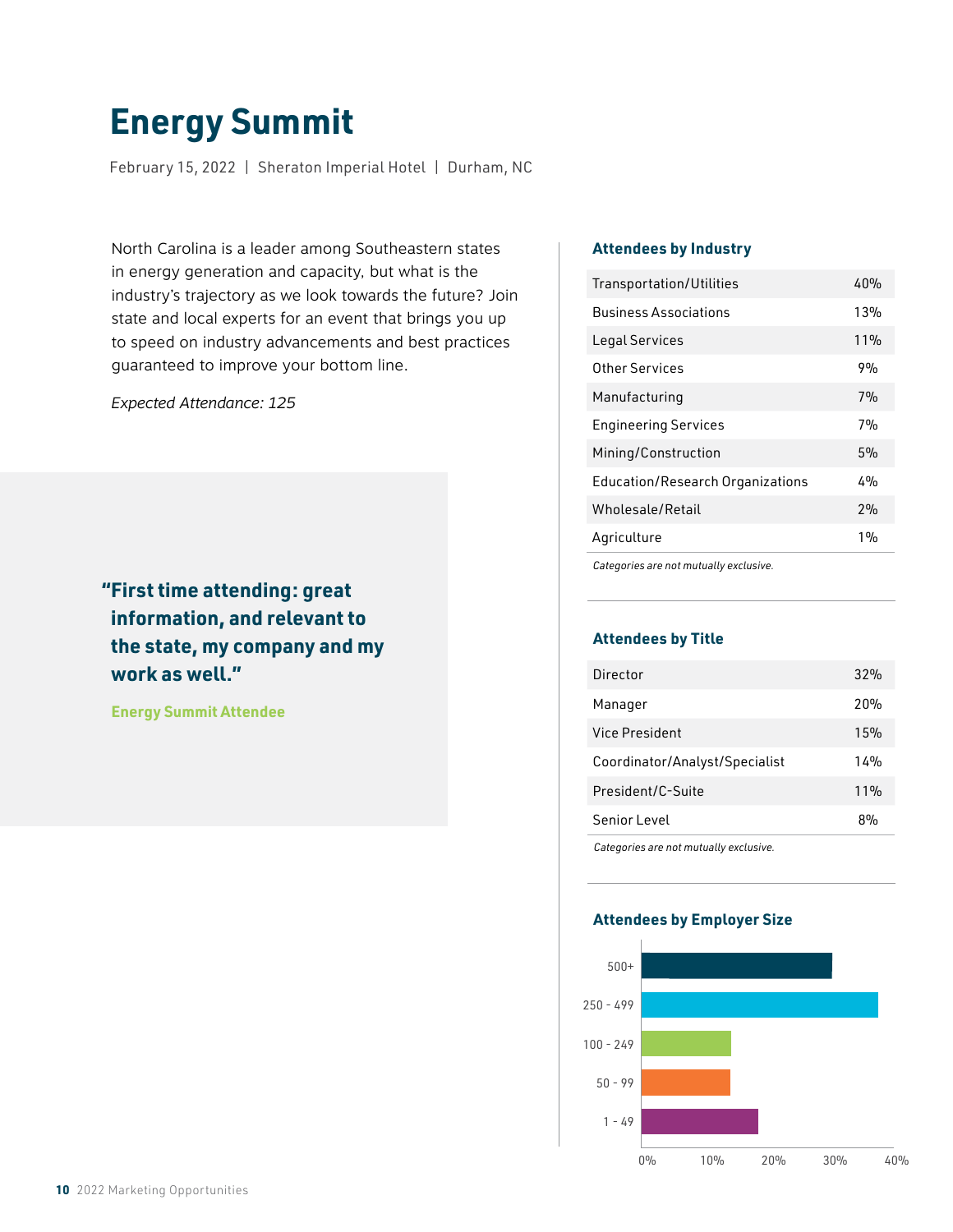|                                                                                                                                                                              |            |         |           |           |         | EXTRADOOR PATROL |
|------------------------------------------------------------------------------------------------------------------------------------------------------------------------------|------------|---------|-----------|-----------|---------|------------------|
| <b>Energy Summit</b>                                                                                                                                                         | PRESENTING | Co-SPOC | Goldoo    | SILVER OD | BRONZEO |                  |
| Event registrations/seats included                                                                                                                                           | 20         | 15      | 10        | 6         | 4       | 2                |
| Customized ROI report detailing the reach of your marketing benefits,<br>delivered post-event                                                                                |            |         |           | ۵         |         |                  |
| List of attendees, including name, title and company provided the day before<br>the event                                                                                    |            |         |           |           |         |                  |
| NC Chamber to post confirmation of sponsor's involvement to social media<br>accounts, which garner more than 500,000 impressions, on average                                 |            |         |           | ٠         |         |                  |
| Company logo or listing (contingent on level) on event sponsor sign, event<br>webpage, and in event program                                                                  |            |         | с         | ۰         |         |                  |
| Link to company landing page placed on the NC Chamber event page                                                                                                             |            |         | с         | $\bullet$ |         |                  |
| Dedicated PowerPoint slide (provided by sponsor) added to rolling presentation<br>shown during breaks/intermission                                                           |            |         | $\bullet$ |           |         |                  |
| Company listing on all event promotional materials, including e-mail blasts<br>and press releases                                                                            |            |         |           |           |         |                  |
| First right of refusal to sponsor in 2023, must be confirmed within 90 days after<br>2022 event                                                                              |            |         |           |           |         |                  |
| Web banner (provided by sponsor) with link to company landing page<br>incorporated into promotional e-mail sent to prospective/past event attendees                          |            |         |           |           |         |                  |
| Dedicated e-mail blast (provided by sponsor) sent to past, present and<br>prospective attendees and shared on NC Chamber website. Content subject to<br>NC Chamber approval. |            |         |           |           |         |                  |
| 60-second commercial spot (provided by sponsor) played during the event                                                                                                      |            |         |           |           |         |                  |
| Full-page print ad in the event program, placed as back cover                                                                                                                |            |         |           |           |         |                  |
| Prominently displayed pop-up banner (provided by sponsor) at the event                                                                                                       |            |         |           |           |         |                  |
| Opportunity to distribute promotional materials to attendees                                                                                                                 |            |         |           |           |         |                  |
| Opportunity to give welcome/introduction remarks                                                                                                                             |            |         |           |           |         |                  |
| Table top exhibit space (exhibitor only)                                                                                                                                     |            |         |           |           |         | ۰                |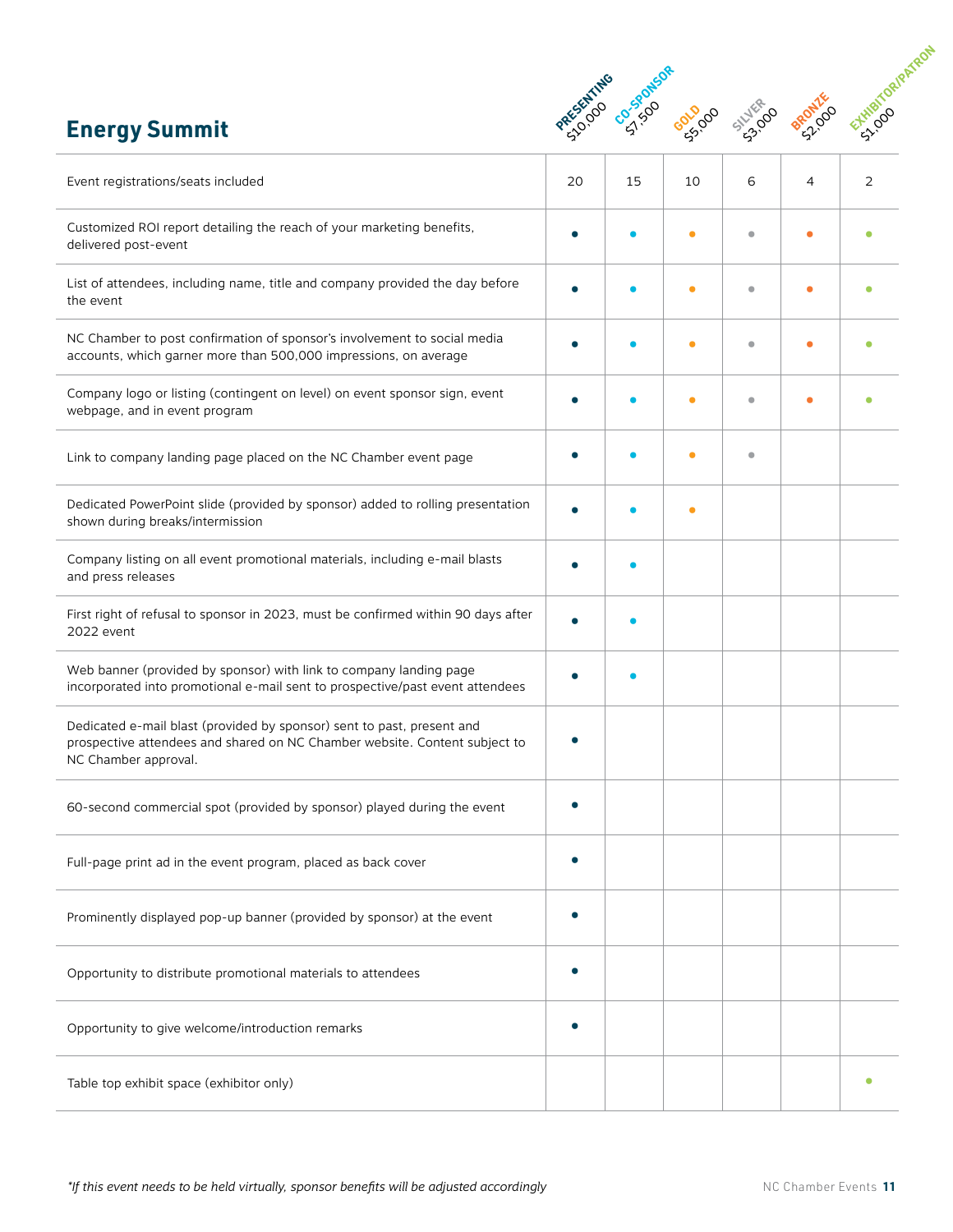# **80th Annual Meeting**

March 22, 2022 | Raleigh Marriott City Center | Raleigh, NC

The Annual Meeting is the NC Chamber's flagship event. Leaders from across the state convene for insight into our state's business climate, a compelling keynote speaker, an update on Chamber-related business, and live, one-on-one and group networking opportunities with our state's top leaders in business, government, and non-profit organizations. Each year, the NC Chamber recognizes two individuals who have an outstanding sense of public responsibility by honoring them with the Distinguished Citizenship Award and Distinguished Public Service Award.

*Expected Attendance: 400*

**"An important meeting to learn and to network with key state leaders. The concise format makes attendance time well spent."**

 **Smedes York**  *Chairman, York Properties*

#### **Attendees by Industry**

| Insurance/Finance/Real Estate          | 32% |
|----------------------------------------|-----|
| Transportation/Utilities               | 13% |
| Accounting/Legal Services              | 8%  |
| <b>Business/Civic Associations</b>     | 7%  |
| <b>Education Services</b>              | 7%  |
| Manufacturing                          | 7%  |
| Medical/Health Services                | 7%  |
| Wholesale/Retail                       | 6%  |
| <b>Engineering Services</b>            | 5%  |
| Mining/Construction                    | 5%  |
| <b>PR/Other Services</b>               | 5%  |
| Categories are not mutually exclusive. |     |

### **Attendees by Title**

| Vice President                         | 30% |
|----------------------------------------|-----|
| President/CEO                          | 19% |
| Director                               | 17% |
| Manager                                | 15% |
| Associate/Account Exec./Coordinator    | 13% |
| Partner                                | 3%  |
| Other C-Suite                          | 3%  |
| Categories are not mutually exclusive. |     |

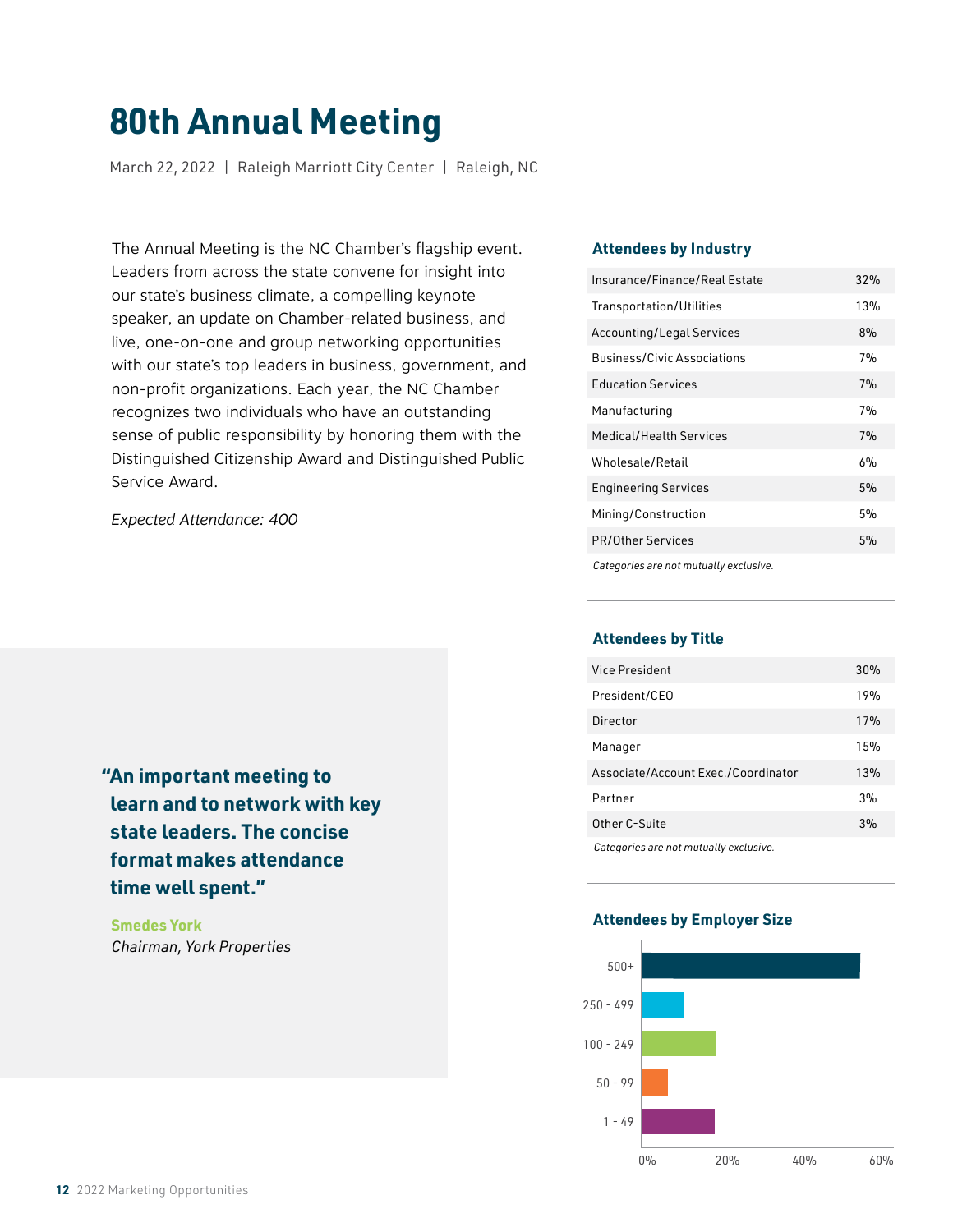### **80th Annual Meeting**



| Event registrations/seats included                                                                                                                                           | 40 | 20 | 17 | 15        | 10 | 5 |
|------------------------------------------------------------------------------------------------------------------------------------------------------------------------------|----|----|----|-----------|----|---|
| Customized ROI report detailing the reach of your marketing benefits,<br>delivered post-event                                                                                |    |    |    | $\bullet$ | ۰  |   |
| List of attendees, including name, title and company provided the day before<br>the event                                                                                    |    |    |    | ٠         | ۰  |   |
| NC Chamber to post confirmation of sponsor's involvement to social media<br>accounts, which garner more than 500,000 impressions, on average                                 |    |    |    |           | ó  |   |
| Company logo or listing (contingent on level) on event sponsor sign, event<br>webpage, and in event program                                                                  |    |    |    |           | ۵  |   |
| Link to company landing page placed on the NC Chamber event page                                                                                                             |    |    |    |           | Ŏ  |   |
| Dedicated PowerPoint slide (provided by sponsor) added to rolling presentation<br>shown during breaks/intermission                                                           |    |    |    |           |    |   |
| Company listing on all event promotional materials, including e-mail blasts and<br>press releases                                                                            |    |    |    |           |    |   |
| First right of refusal to sponsor in 2023, must be confirmed within 90 days after<br>2022 event                                                                              |    |    |    |           |    |   |
| Web banner (provided by sponsor) with link to company landing page incorporated<br>into promotional e-mail sent to prospective/past event attendees                          |    |    |    |           |    |   |
| Dedicated e-mail blast (provided by sponsor) sent to past, present and<br>prospective attendees and shared on NC Chamber website. Content subject to<br>NC Chamber approval. |    |    |    |           |    |   |
| 60-second commercial spot (provided by sponsor) played during the event                                                                                                      |    |    |    |           |    |   |
| Full-page print ad in the event program. Presenting Sponsor's ad will be placed as<br>back cover.                                                                            |    |    | ٠  |           |    |   |
| Half-page ad in the event program                                                                                                                                            |    |    |    | ۰         |    |   |
| Prominently displayed pop-up banner (provided by sponsor) at the event                                                                                                       |    |    |    |           |    |   |
| Opportunity to distribute promotional materials to attendees                                                                                                                 |    |    |    |           |    |   |
| Opportunity to give welcome/introduction remarks                                                                                                                             |    |    |    |           |    |   |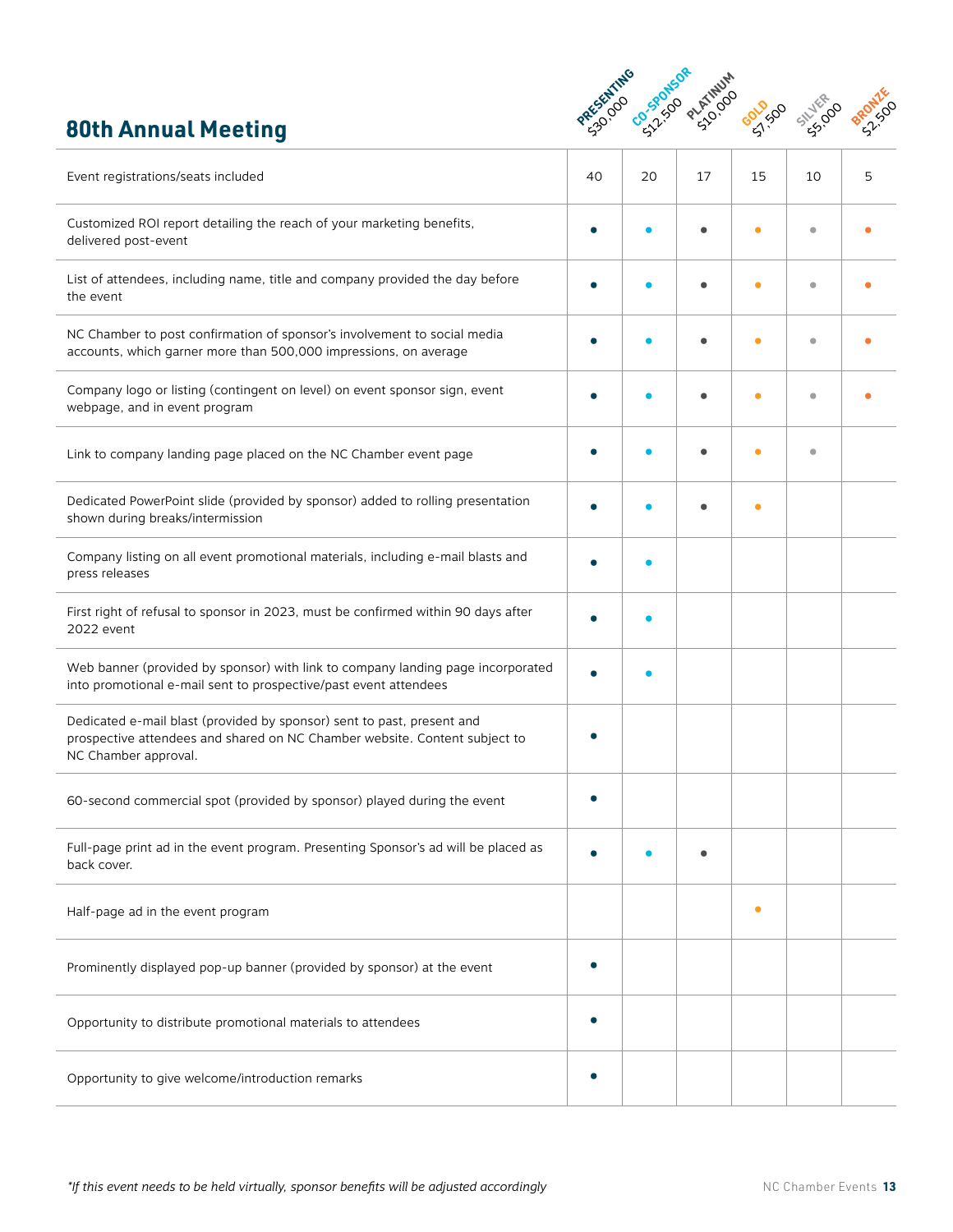# **Transportation & Infrastructure Summit**

April 28, 2022 | McKimmon Center | Raleigh, NC

North Carolina's rapidly growing population raises questions about what our state's transportation and infrastructure networks should, and will, look like in the years ahead. This event will address these questions, with a focus on what's changing, where we're headed and how we'll get there. A must-attend for those in the transportation and infrastructure industries looking for high-level networking and the latest policy updates.

*Expected Attendance: 250*

**"Whether in person or virtually, you will always receive an inside look at the key topics facing our state and its future from leaders on the ground putting in the work. Moving North Carolina forward is a collaborative effort, and we have to have the right infrastructure to do it."**

 **Seth Palmer**  *Nexsen Pruet*

### **Attendees by Industry**

| Engineering                            | 27% |
|----------------------------------------|-----|
| Mining/Construction                    | 21% |
| <b>Health Care</b>                     | 10% |
| Flectrical                             | 8%  |
| Other                                  | 8%  |
| Communications                         | 7%  |
| Transportation                         | 7%  |
| Wholesale/Retail/Manufacturing         | 7%  |
| Legal/Insurance/Real Estate            | 5%  |
| Categories are not mutually exclusive. |     |

#### **Attendees by Title**

| Manager                                | 25% |
|----------------------------------------|-----|
| Director                               | 21% |
| <b>Vice President</b>                  | 15% |
| Senior Level                           | 10% |
| CEO/President/Owner                    | 9%  |
| <b>Other</b>                           | 9%  |
| Associate/Acct. Exec./Coordinator      | 8%  |
| C-Suite                                | 2%  |
| Categories are not mutually exclusive. |     |

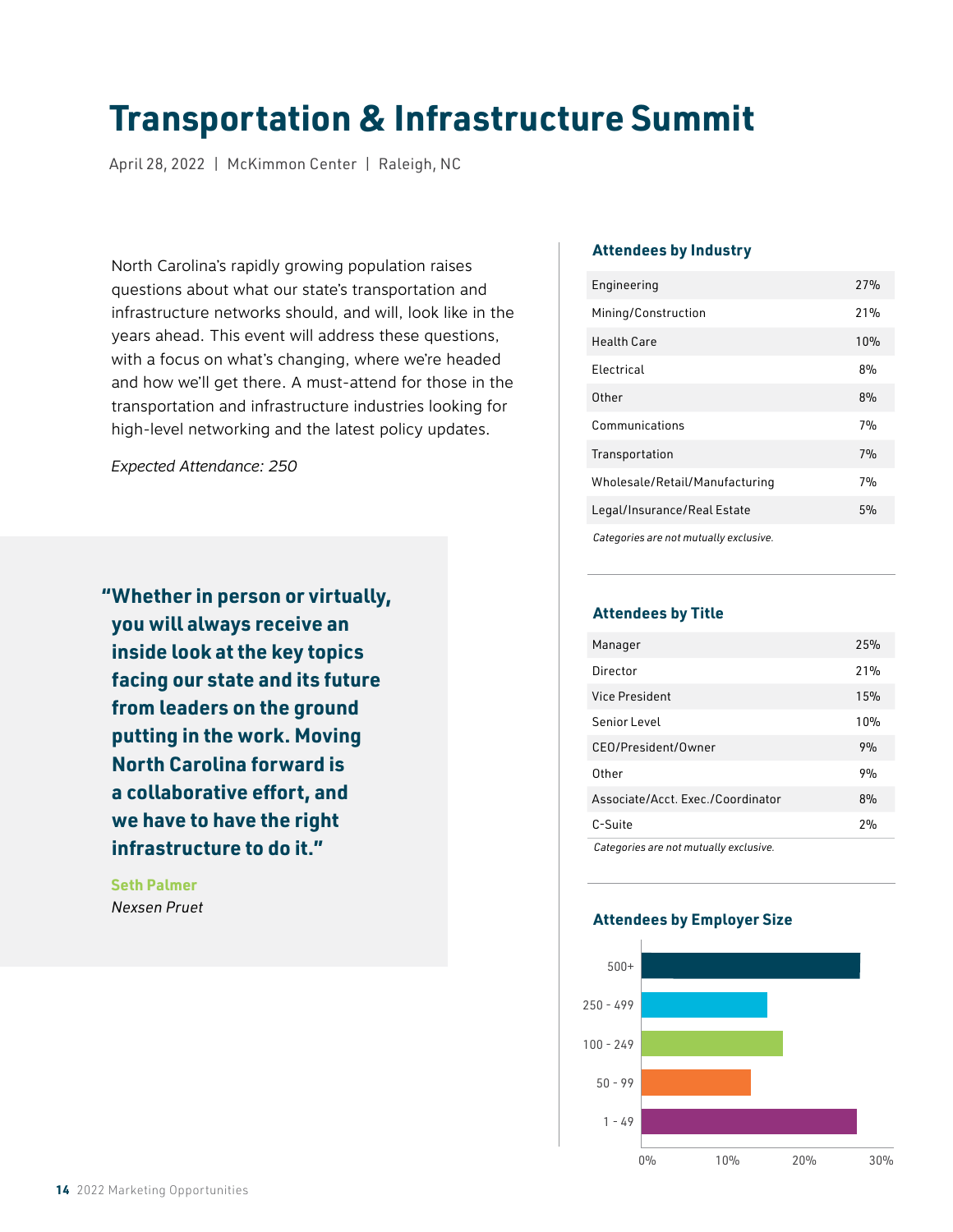

### **Transportation & Infrastructure Summit**

| Event registrations/seats included                                                                                                                                           | 20 | 15 | 10        | 6         | 4 | 2 |
|------------------------------------------------------------------------------------------------------------------------------------------------------------------------------|----|----|-----------|-----------|---|---|
| Customized ROI report detailing the reach of your marketing benefits,<br>delivered post-event                                                                                |    |    |           | ۵         |   |   |
| List of attendees, including name, title and company provided the day before<br>the event                                                                                    |    |    |           | ŏ         |   |   |
| NC Chamber to post confirmation of sponsor's involvement to social media<br>accounts, which garner more than 700,000 impressions, on average                                 |    |    | ۵         | ۵         |   |   |
| Company logo or listing (contingent on level) on event sponsor sign, event<br>webpage, and in event program                                                                  |    |    |           | $\bullet$ |   |   |
| Link to company landing page placed on the NC Chamber event page                                                                                                             |    |    | $\bullet$ | $\bullet$ |   |   |
| Dedicated PowerPoint slide (provided by sponsor) added to rolling presentation<br>shown during breaks/intermission                                                           |    |    | $\bullet$ |           |   |   |
| Company listing on all event promotional materials, including e-mail blasts<br>and press releases                                                                            |    |    |           |           |   |   |
| First right of refusal to sponsor in 2023, must be confirmed within 90 days<br>after 2022 event                                                                              |    |    |           |           |   |   |
| Web banner (provided by sponsor) with link to company landing page<br>incorporated into promotional e-mail sent to prospective/past event attendees                          |    |    |           |           |   |   |
| Dedicated e-mail blast (provided by sponsor) sent to past, present and<br>prospective attendees and shared on NC Chamber website. Content subject to<br>NC Chamber approval. |    |    |           |           |   |   |
| 60-second commercial spot (provided by sponsor) played during the event                                                                                                      |    |    |           |           |   |   |
| Full-page print ad in the event program, placed as back cover                                                                                                                |    |    |           |           |   |   |
| Prominently displayed pop-up banner (provided by sponsor) at the event                                                                                                       |    |    |           |           |   |   |
| Opportunity to distribute promotional materials to attendees                                                                                                                 |    |    |           |           |   |   |
| Opportunity to give welcome/introduction remarks                                                                                                                             |    |    |           |           |   |   |
| Table top exhibit space (exhibitor only)                                                                                                                                     |    |    |           |           |   |   |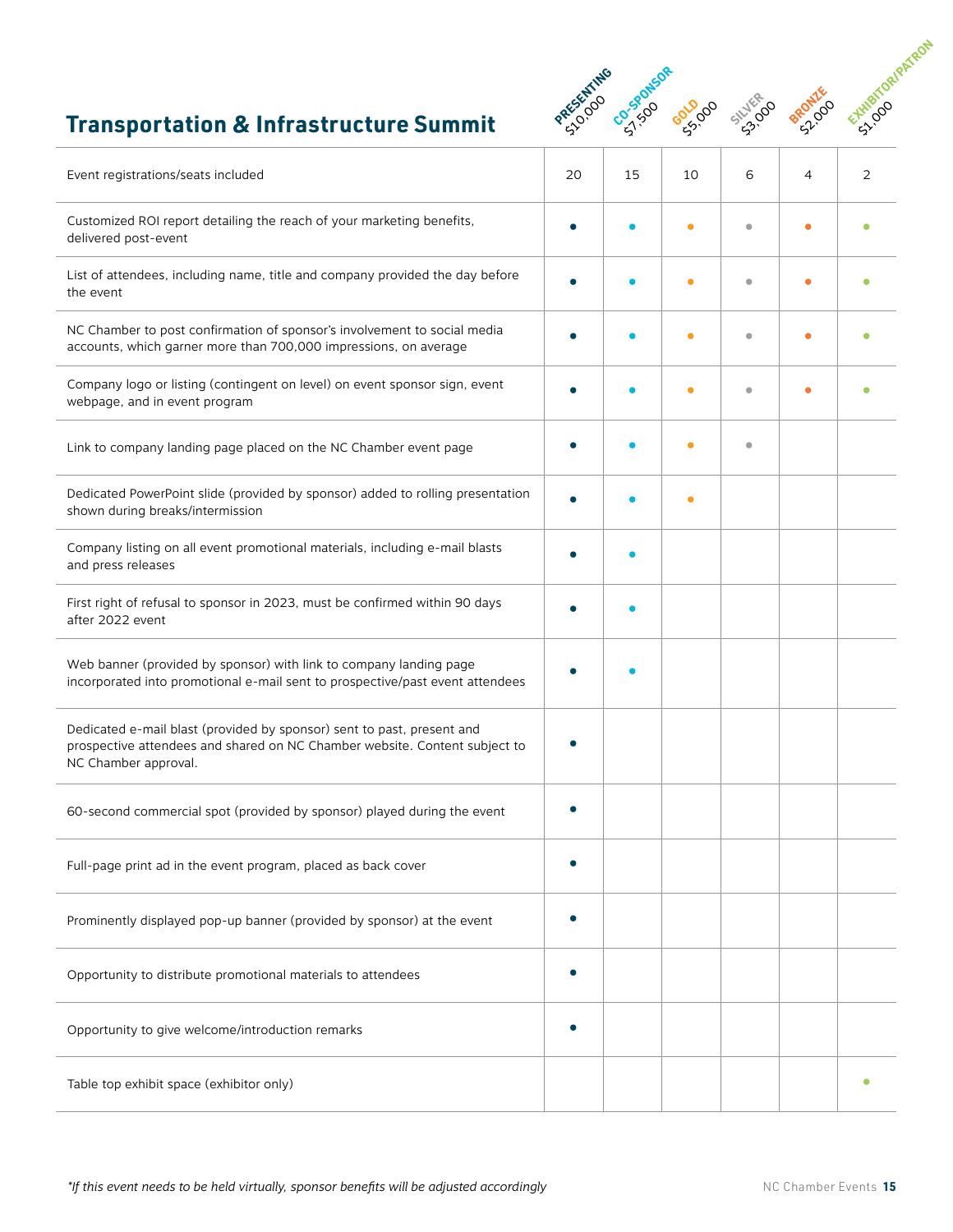# **Women > A Force in Business: Charlotte**

May 17, 2022 | Charlotte Convention Center | Charlotte, NC

This event promotes leadership development, advocacy, mentorship, and personal wellness for women in the workplace, as well as their male peers. Join us as we explore pathways to leadership, what it's like at the top and how men and women can work together to bring along the next generation of female leaders. This is the most highly attended NC Chamber event and promises incredibly high ROI for event sponsors.

*Expected Attendance: 500*

**"An amazing opportunity to unite women leaders from across Charlotte to make an even greater impact in our local community. This was a wonderful day full of reflection and ideas for how I can better position myself in my career and community."**

 **Renee Shipko**  *Truliant Federal Credit Union*

### **Attendees by Industry**

| Banking/Finance/Insurance/Real Estate | 79% |
|---------------------------------------|-----|
| Manufacturing                         | 17% |
| Retail/Wholesale/Entertainment        | 17% |
| Healthcare                            | 11% |
| Associations                          | 10% |
| <b>Business Services</b>              | 8%  |
| Transportation/Utilities              | 5%  |
| Mining and Construction               | 2%  |
| Legal Services                        | 1%  |
| Education                             | 1%  |
| Categories are not mutually exclusive |     |

*Categories are not mutually exclusive.*

### **Attendees by Title**

| Manager                                | 27%             |
|----------------------------------------|-----------------|
| Director                               | 20 <sub>%</sub> |
| Other Senior Leader                    | 14%             |
| VP                                     | 9%              |
| Attorney, Partner & Legal Counsel      | 8%              |
| Analyst, Engineer, Specialist          | 8%              |
| Assistant, Coordinator, Representative | 7%              |
| President, C-Suite & Owner             | 6%              |
| Categories are not mutually exclusive. |                 |

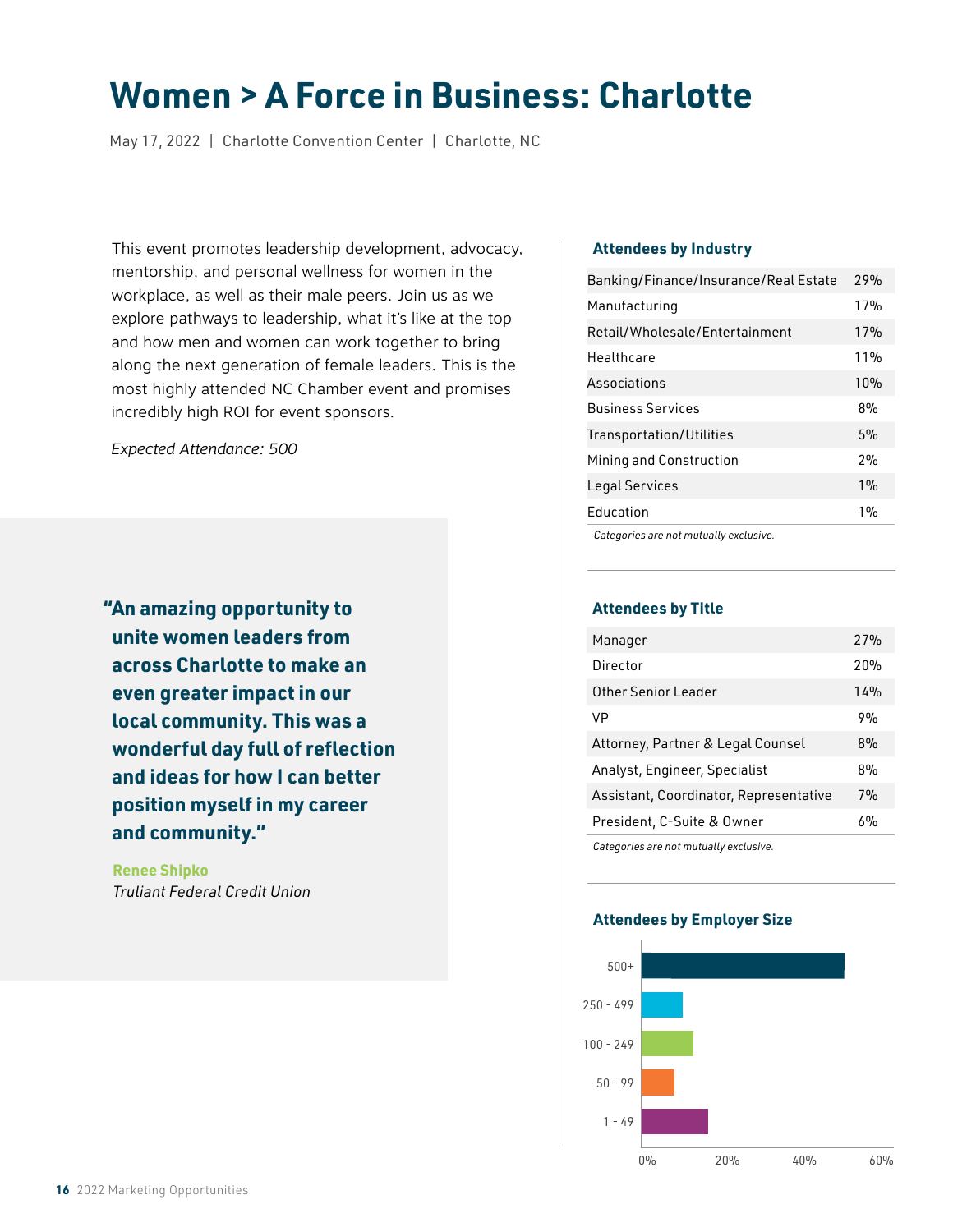### **Women > A Force in Business: Charlotte**



| Event registrations/seats included                                                                                                                                           | 65        | 35 | 25        | 20        | 15                      | 10 | 2 |
|------------------------------------------------------------------------------------------------------------------------------------------------------------------------------|-----------|----|-----------|-----------|-------------------------|----|---|
| Customized ROI report detailing the reach of your marketing benefits,<br>delivered post-event                                                                                |           |    |           | ٠         | ۰                       |    |   |
| List of attendees, including name, title and company provided the day<br>before the event                                                                                    |           |    |           | $\bullet$ | ۰                       |    |   |
| NC Chamber to post confirmation of sponsor's involvement to social media<br>accounts, which garner more than 1 million impressions, on average                               |           |    |           | ö         | $\bullet$               |    |   |
| Company logo or listing (contingent on level) on event sponsor sign,<br>event webpage, and in event program                                                                  |           |    |           | ö         | ۰                       |    |   |
| Listing and logo as event sponsor in mobile app, including company profile<br>page that connects to your preferred landing page                                              |           |    |           | Ŏ         | ۰                       |    |   |
| Link to company landing page placed on the NC Chamber event page                                                                                                             |           |    |           | $\bullet$ | $\bullet$               |    |   |
| Dedicated PowerPoint slide (provided by sponsor) added to rolling<br>presentation shown during breaks/intermission                                                           |           |    |           | $\bullet$ |                         |    |   |
| Company listing on all event promotional materials, including e-mail blasts<br>and press releases                                                                            |           |    |           |           |                         |    |   |
| First right of refusal to sponsor in 2023, must be confirmed within 90 days<br>after 2022 event                                                                              |           |    |           |           |                         |    |   |
| Web banner (provided by sponsor) with link to company landing page<br>incorporated into promotional e-mail sent to prospective/past event<br>attendees                       |           |    |           |           |                         |    |   |
| Dedicated e-mail blast (provided by sponsor) sent to past, present<br>and prospective attendees and shared on NC Chamber website.<br>Content subject to NC Chamber approval. |           |    |           |           |                         |    |   |
| Opportunity to send one push notification to all attendees through event<br>mobile app up to three days before the event                                                     |           |    |           |           |                         |    |   |
| 60-second commercial spot (provided by sponsor) played during<br>the event                                                                                                   |           |    |           |           |                         |    |   |
| Full-page print ad in the event program. Presenting Sponsor's ad will be<br>placed as back cover.                                                                            |           |    |           |           |                         |    |   |
| Half-page ad in the event program                                                                                                                                            |           |    | $\bullet$ | $\bullet$ |                         |    |   |
| Quarter-page ad in event program                                                                                                                                             |           |    |           |           | $\qquad \qquad \bullet$ |    |   |
| Prominently displayed pop-up banner (provided by sponsor) at the event                                                                                                       |           |    |           |           |                         |    |   |
| Opportunity to distribute promotional materials to attendees                                                                                                                 | $\bullet$ |    |           |           |                         |    |   |
| Opportunity to give welcome/introduction remarks                                                                                                                             |           |    |           |           |                         |    |   |
| Table top exhibit space                                                                                                                                                      |           |    |           |           |                         |    | ٠ |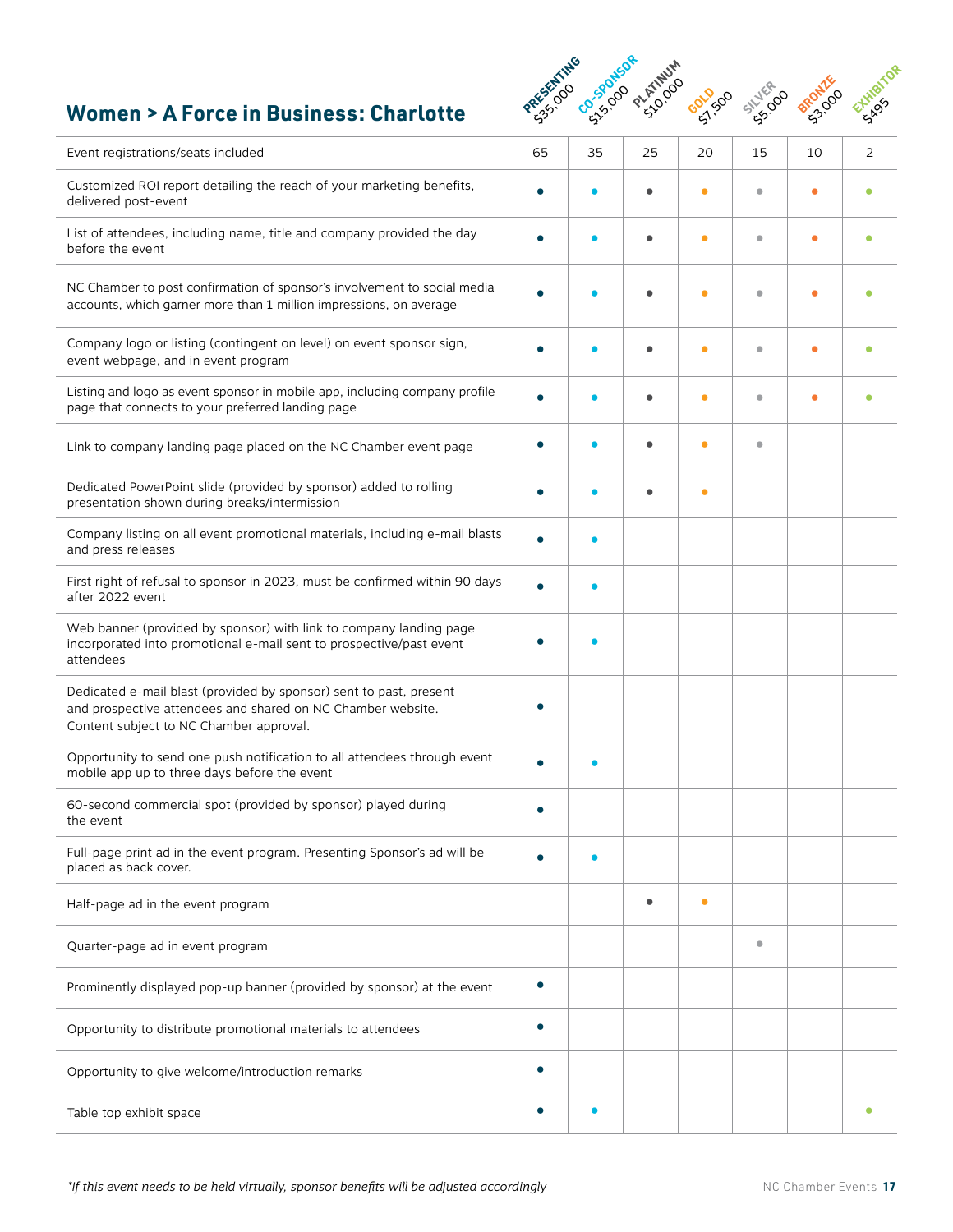**18** 2022 Marketing Opportunities

### WOMEN > A FORCE IN BUSINESS

# **Additional Marketing Opportunities**

### **Tote Bag Sponsor**

Attendees will carry your brand with them long after our event. Exclusive event tote bag will feature sponsor logo. Sponsor also receives social media recognition and 5 registrations.

**Investment: \$7,500**

### **Lanyard Sponsor**

All eyes will be on your company as the event lanyard sponsor. Lanyards will be branded with sponsor logo and distributed at registration. Sponsor also receives social media recognition and 3 registrations.

Provide refreshment and earn brand recognition as the event Water Bottle Sponsor. Event water bottle will feature your logo. Sponsor also receives social media recognition and

### **Investment: \$2,500**

**Water Bottle Sponsor**

**Investment: \$5,000**

5 registrations.

### **Headshot Sponsor**

Your company gets a real close-up as Headshot Sponsor. Sponsor receives branding rights to headshot station, 1/2 page ad in event program, and 2 registrations.

**Investment: \$5,000**





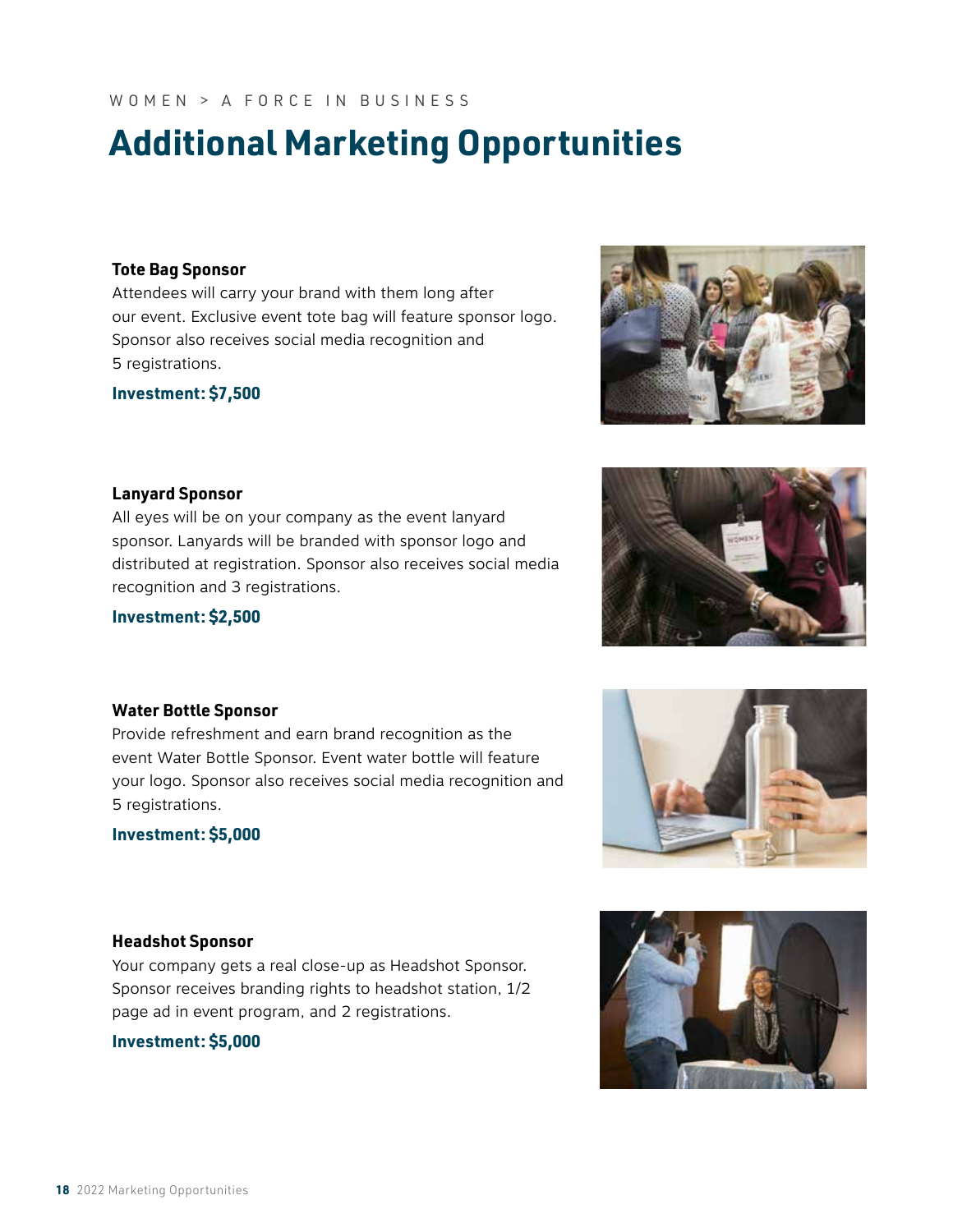# **Additional Marketing Opportunities**

### **Refresh and Recharge Lounge**

Enable event attendees to power up at the phone charging hub. Hub sponsor brands this exclusive area with marketing banners and signage. Sponsor also receives social media recognition, 1/2 page ad in program and 3 registrations.

**Investment: \$2,500**

### **Exhibit Hall Refreshment Sponsor**

Capture the eyes of all event attendees as our Exhibit Hall Refreshment Sponsor. Your company will receive signage at the refreshment station, a central location where attendees can treat themselves to water, coffee and light snacks throughout the event. This sponsorship includes 3 complimentary event registrations.

### **Investment: \$2,500**

### **Photo Wall Sponsor**

A wall banner with your logo provides the perfect backdrop for impromptu attendee selfies. This sponsorship also includes social media recognition and 3 registrations.

### **Investment: \$2,500**

### **Bookstore Sponsor**

Empower attendees to take their development to the next level as the event Bookstore Sponsor. Sponsor receives branding rights to bookstore hub, social media recognition, 1/2 page ad in event program, and 2 registrations.

### **Investment: \$1,500**

**WOMEN?** 

WOMEN >





WORKER

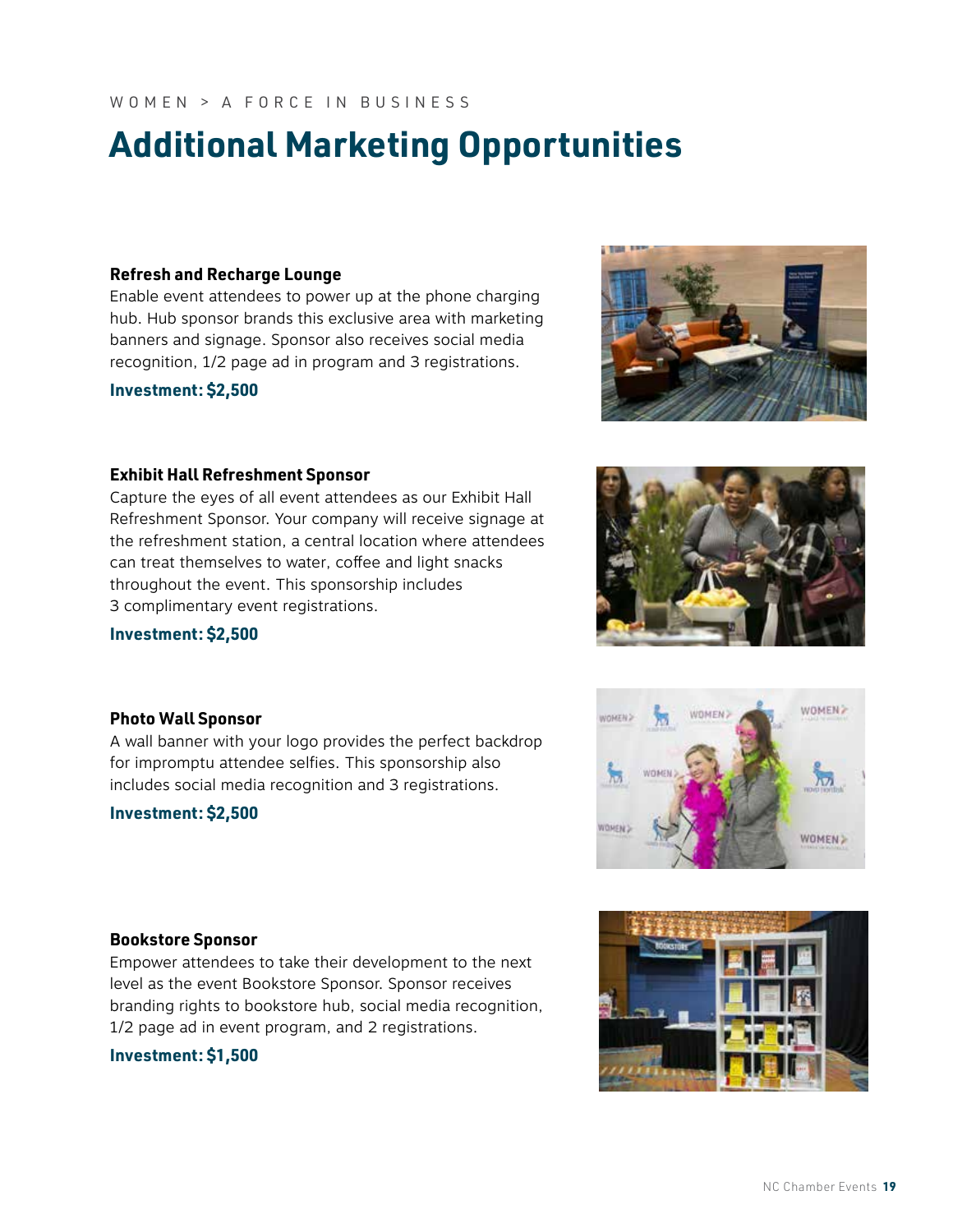# **Workplace DEI Conference: Triangle**

June 9, 2022 | Sheraton Imperial Hotel | Durham, NC

The NC Chamber's Workplace DEI Conference has quickly become one of the Chamber's most anticipated events. This timely, information-packed program covers topics such as recruiting for diversity; fostering a culture of belonging; data-driven evaluation of DEI initiatives; unconscious bias, and more. Content will be valuable for a wide range of organizations and attendees, ranging from the young professional to seasoned executive. Seats and sponsorships are expected to sell out quickly for this event.

*Expected Attendance: 300*

**"So grateful that the Chamber is committed to continuing to have these hard conversations and bringing experts in to educate and inform how we can have a workforce that embodies the values that we set for our organizations. This conference included real, authentic, diverse and passionate conversations that everyone (no matter their background) could relate to."**

 **Brittanie Joyner**  *Blue Cross NC*

### **Attendees by Industry**

| Manufacturing                 | 26% |
|-------------------------------|-----|
| Insurance/Finance/Real Estate | 20% |
| Other Services                | 14% |
| <b>Business Services</b>      | 11% |
| Wholesale/Retail              | 7%  |
| Construction                  | 7%  |
| Transportation/Utilities      | 5%  |
| <b>Business Associations</b>  | 5%  |
| <b>Education Services</b>     | 5%  |
| .                             |     |

*Categories are not mutually exclusive.*

### **Attendees by Title**

| Coordinator/Analyst                    | 29% |
|----------------------------------------|-----|
| Manager                                | 79% |
| Director                               | 16% |
| Vice President                         | 11% |
| C-Suite/Chair                          | 7%  |
| Senior Level                           | 6%  |
| President/CEO                          | 2%  |
| Categories are not mutually exclusive. |     |

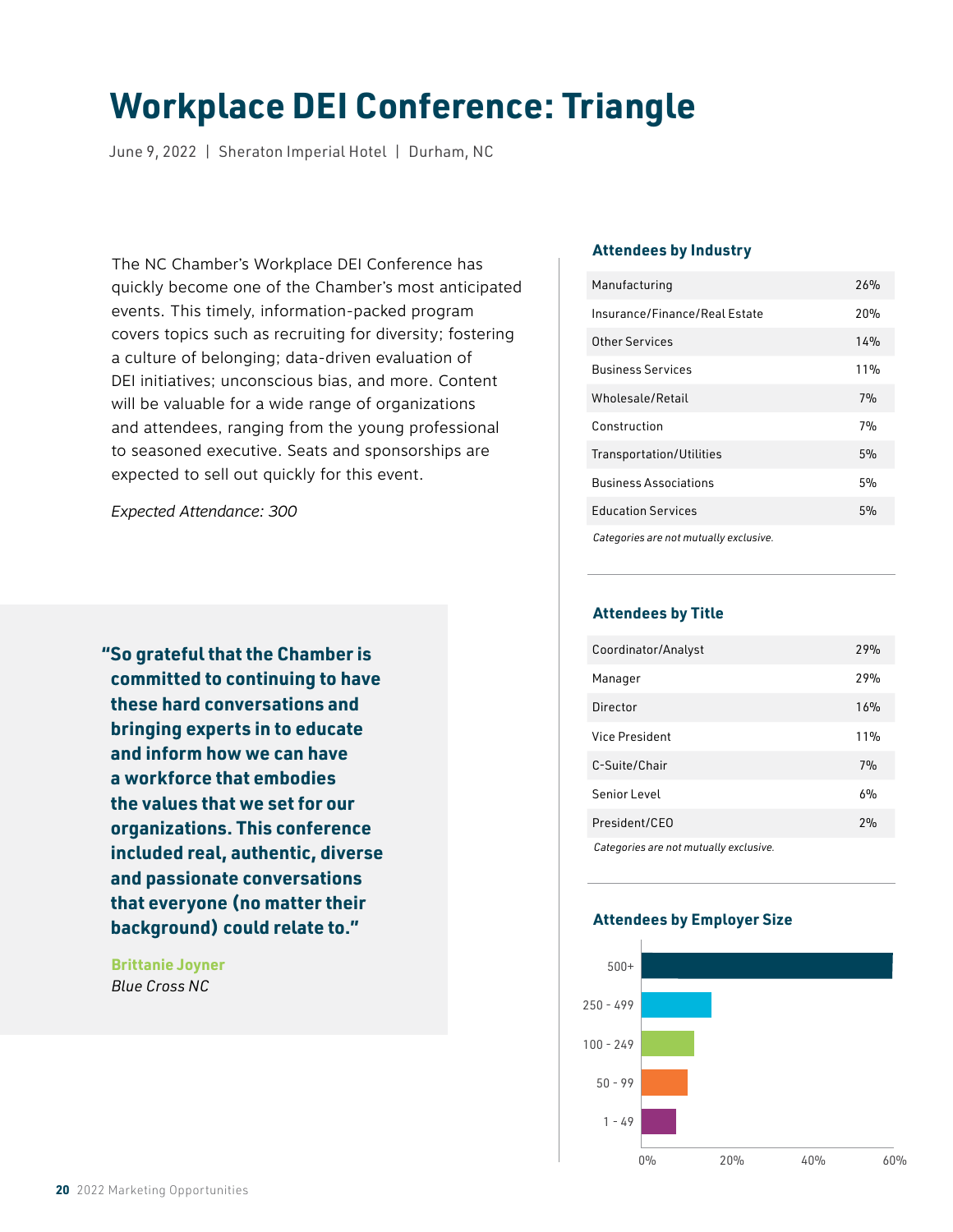### **Workplace DEI Conference: Triangle**



| Event registrations/seats included                                                                                                                                           | 25 | 15 | 10        | 6         | 4 | 2 |
|------------------------------------------------------------------------------------------------------------------------------------------------------------------------------|----|----|-----------|-----------|---|---|
| Customized ROI report detailing the reach of your marketing benefits,<br>delivered post-event                                                                                |    |    | ۰         | $\bullet$ |   |   |
| List of attendees, including name, title and company provided the day before<br>the event                                                                                    |    |    | $\bullet$ | $\bullet$ |   |   |
| NC Chamber to post confirmation of sponsor's involvement to social media<br>accounts, which garner more than 2 million impressions, on average                               |    |    | ٠         | ٠         |   |   |
| Company logo or listing (contingent on level) on event sponsor sign, event<br>webpage, and in event program                                                                  |    |    | $\bullet$ | ۰         |   |   |
| Link to company landing page placed on the NC Chamber event page                                                                                                             |    |    | $\bullet$ | $\bullet$ |   |   |
| Dedicated PowerPoint slide (provided by sponsor) added to rolling presentation<br>shown during breaks/intermission                                                           |    |    |           |           |   |   |
| Company listing on all event promotional materials, including email blasts and<br>press releases                                                                             |    |    |           |           |   |   |
| First right of refusal to sponsor in 2023, must be confirmed within<br>90 days after 2022 event                                                                              |    |    |           |           |   |   |
| Web banner (provided by sponsor) with link to company landing page incorporated<br>into promotional email sent to prospective/past event attendees                           |    |    |           |           |   |   |
| Dedicated e-mail blast (provided by sponsor) sent to past, present and<br>prospective attendees and shared on NC Chamber website. Content subject to<br>NC Chamber approval. |    |    |           |           |   |   |
| 60-second commercial spot (provided by sponsor) played during the event                                                                                                      |    |    |           |           |   |   |
| Full-page print ad in the event program, placed as back cover                                                                                                                | ٠  |    |           |           |   |   |
| Prominently displayed pop-up banner (provided by sponsor) at the event                                                                                                       |    |    |           |           |   |   |
| Opportunity to distribute promotional materials to attendees                                                                                                                 |    |    |           |           |   |   |
| Opportunity to give welcome/introduction remarks                                                                                                                             |    |    |           |           |   |   |
| Table top exhibit space (exhibitor only)                                                                                                                                     |    |    |           |           |   |   |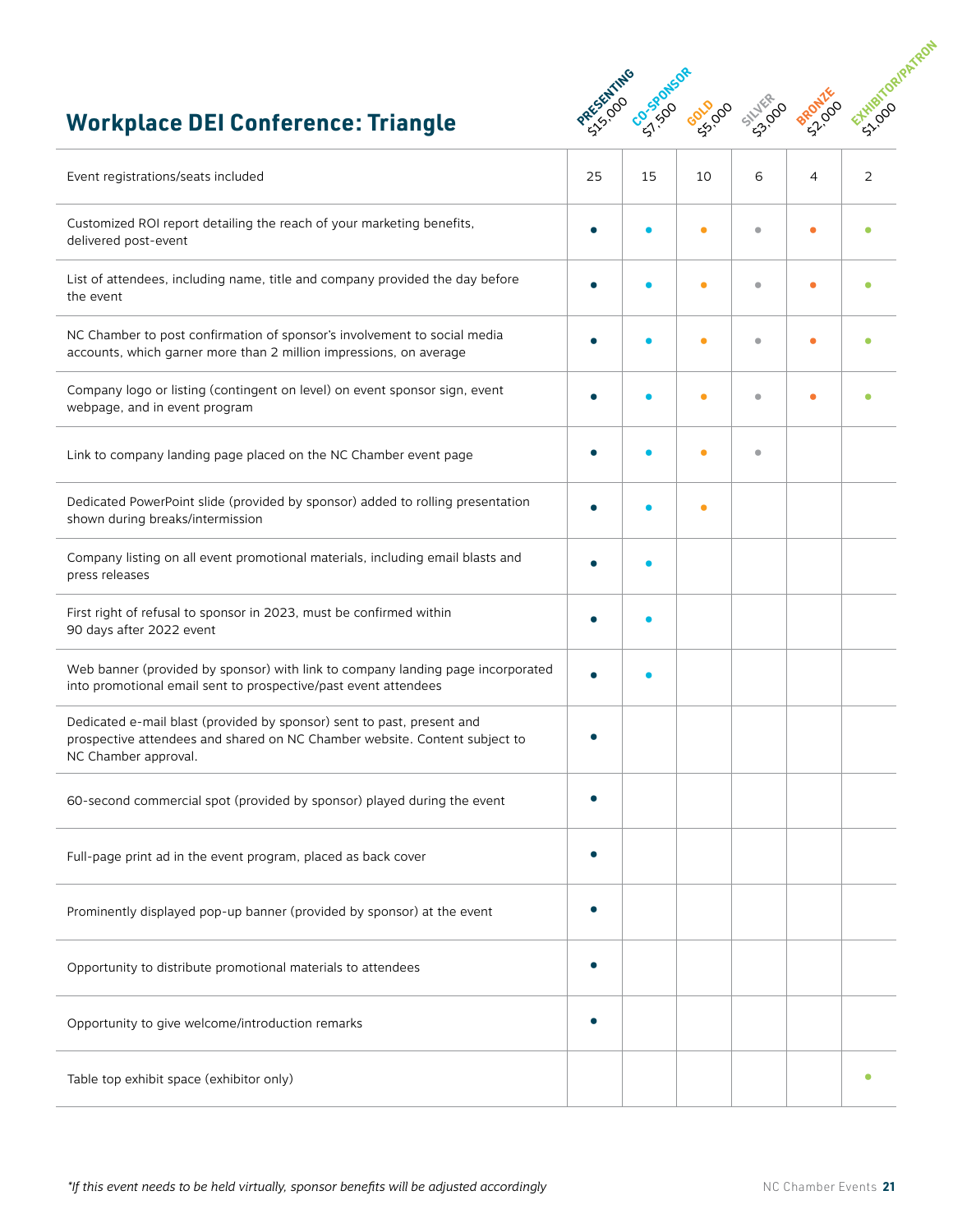# **Government Affairs Summit**

June 21, 2022 | Merrimon-Wynne House | Raleigh, NC

The NC Chamber hosts its Government Affairs event to bring together business leaders, local chambers of commerce and policy makers to discuss the aligned business community's jobs agenda and issues crucial to its future.

This event is structured reception-style, giving attendees the chance to enjoy refreshments while networking with the state's legislative leaders and decision-makers.

*Expected Attendance: 250*

### **"The networking I am able to do at this reception makes it one of the most impactful events I attend all year."**

 **Government Affairs Summit Attendee**

### **Attendees by Industry**

| Transportation/Utilities               | 74%    |
|----------------------------------------|--------|
| Manufacturing                          | 18%    |
| <b>Business/Member Organizations</b>   | 15%    |
| Insurance/Finance/Real Estate          | $11\%$ |
| Legal Services                         | 10%    |
| Other Services                         | 9%     |
| Wholesale/Retail                       | 4%     |
| <b>Educational Services</b>            | 4%     |
| <b>Engineering Services</b>            | 2%     |
| Agriculture                            | 2%     |
| Mining/Construction                    | 1%     |
| Categories are not mutually exclusive. |        |

### **Attendees by Title**

| Legislator                             | 42% |
|----------------------------------------|-----|
| Director/Manager                       | 27% |
| Vice President/C-Suite                 | 15% |
| Specialist/Coordinator/Acct. Exec.     | 7%  |
| President/Owner                        | 6%  |
| Attorney/Counsel                       | 4%  |
| 0ther                                  | 3%  |
| Categories are not mutually exclusive. |     |

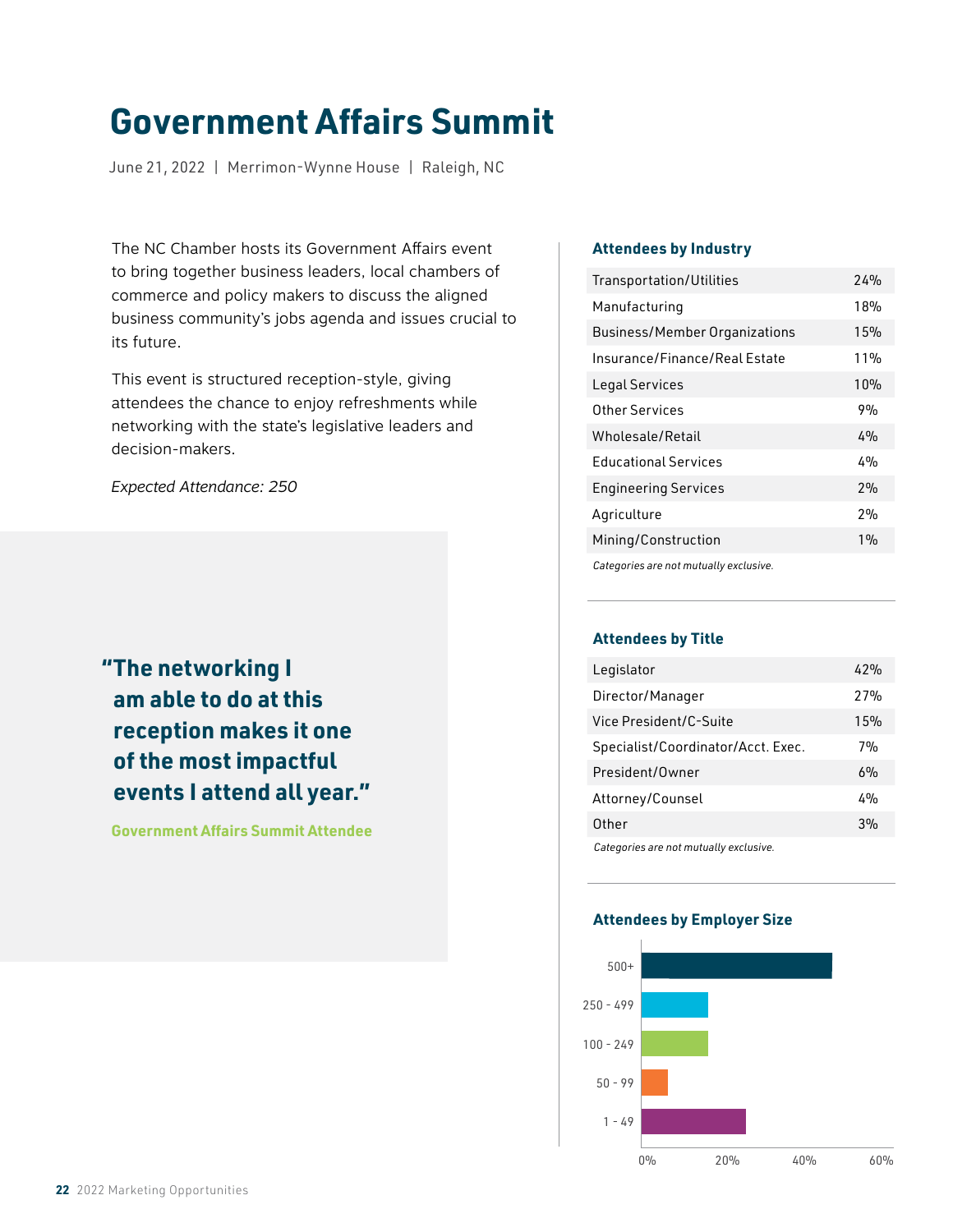### **Government Affairs Summit**



| Event registrations/seats included                                                                                                                                           | 30        | 20        | 15        | 10        | 5 |
|------------------------------------------------------------------------------------------------------------------------------------------------------------------------------|-----------|-----------|-----------|-----------|---|
| Customized ROI report detailing the reach of your marketing benefits,<br>delivered post-event                                                                                | $\bullet$ | $\bullet$ | $\bullet$ | $\bullet$ |   |
| List of attendees, including name, title and company provided the day before<br>the event                                                                                    |           |           | c         | $\bullet$ |   |
| NC Chamber to post confirmation of sponsor's involvement to social media accounts                                                                                            |           |           |           | ۰         |   |
| Company logo or listing (contingent on level) on event sponsor sign, event webpage,<br>and in event program                                                                  |           |           |           | ٠         |   |
| Reserved seating during program                                                                                                                                              |           |           |           |           |   |
| Link to company landing page placed on the NC Chamber event page                                                                                                             |           |           |           | ٠         |   |
| Dedicated PowerPoint slide (provided by sponsor) added to rolling presentation<br>shown during breaks/intermission                                                           |           |           |           |           |   |
| Company listing on all event promotional materials, including e-mail blasts<br>and press releases                                                                            |           |           |           |           |   |
| First right of refusal to sponsor in 2023, must be confirmed within 90 days after<br>2022 event                                                                              |           |           |           |           |   |
| Web banner (provided by sponsor) with link to company landing page incorporated<br>into promotional e-mail sent to prospective/past event attendees                          |           |           |           |           |   |
| Dedicated e-mail blast (provided by sponsor) sent to past, present and<br>prospective attendees and shared on NC Chamber website. Content subject to<br>NC Chamber approval. | $\bullet$ |           |           |           |   |
| 60-second commercial spot (provided by sponsor) played during the event                                                                                                      |           |           |           |           |   |
| Full-page print ad in the event program, placed as back cover                                                                                                                |           |           |           |           |   |
| Prominently displayed pop-up banner (provided by sponsor) at the event                                                                                                       | $\bullet$ |           |           |           |   |
| Opportunity to distribute promotional materials to attendees                                                                                                                 | $\bullet$ |           |           |           |   |
| Opportunity to give welcome/introduction remarks                                                                                                                             |           |           |           |           |   |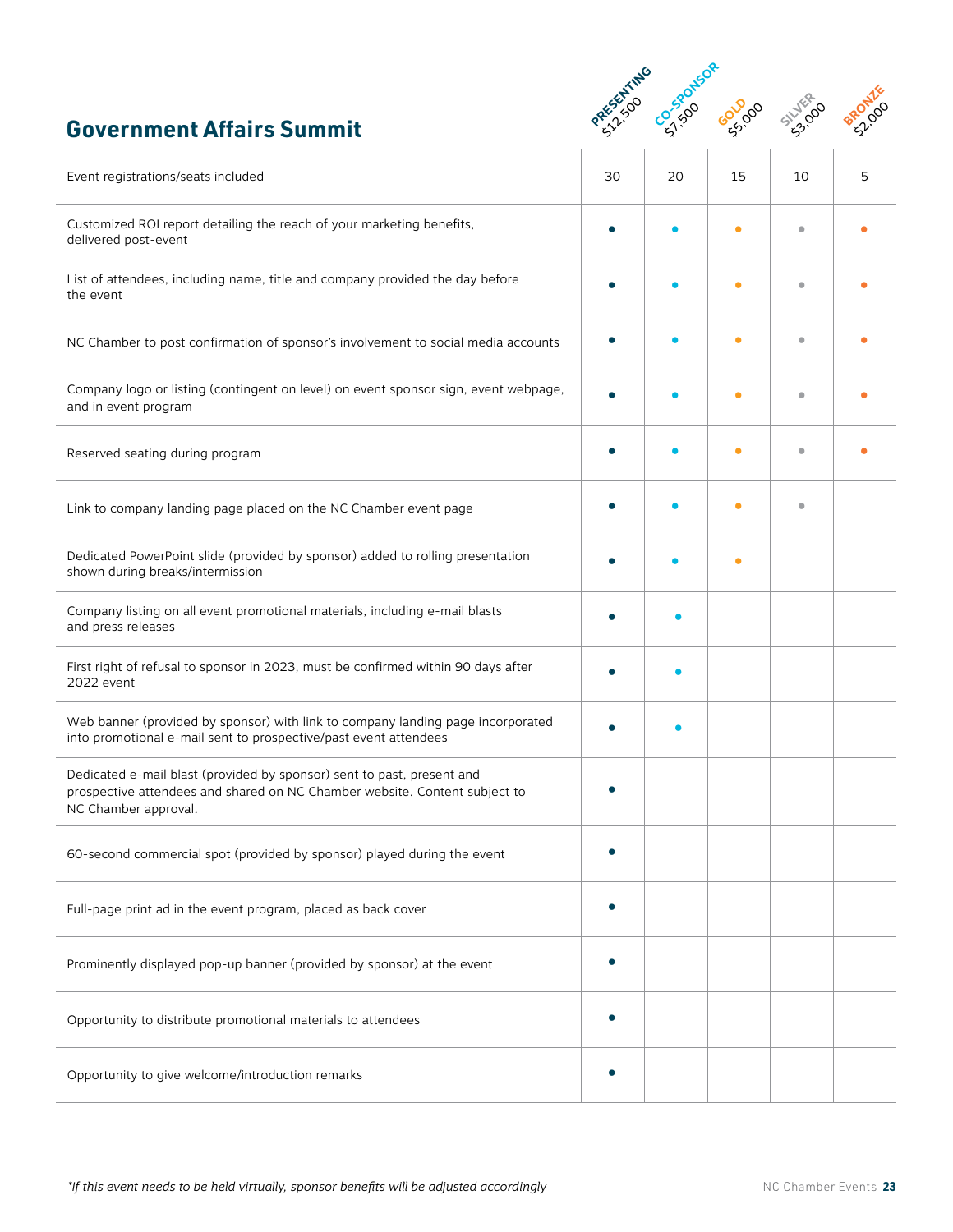# **Education & Workforce Conference**

August 11, 2022 | Sheraton Imperial Hotel | Durham, NC

Today's employers are ever more aware of the need for effective education systems at all levels to ensure students are prepared for the 21st-century global marketplace. This event brings together educators and business leaders to share ideas and collaborate on the roles each can play in ensuring the state's students are college and career ready for the jobs of tomorrow.

*Expected Attendance: 300*

**"An enlightening and comprehensive approach on reiterating the correlation between education and business, and how these impact workforce development."**

 **Elaine Clodfelter**  *Director, Student Advocacy*

 *South Piedmont Community College*

#### **Attendees by Industry**

| Schools/Universities                  | 50% |
|---------------------------------------|-----|
| Manufacturing                         | 14% |
| Other                                 | 12% |
| <b>Business/Civic Associations</b>    | 9%  |
| <b>Business/Health/Legal Services</b> | 8%  |
| Insurance/Finance/Real Estate         | 6%  |
| <b>Transportation/Utilities</b>       | 1%  |
| Wholesale/Retail                      | 1%  |
|                                       |     |

*Categories are not mutually exclusive.*

### **Attendees by Title**

| Director                       | 31% |
|--------------------------------|-----|
| Specialist/Coordinator/Analyst | 19% |
| President/C-Suite              | 18% |
| Vice President                 | 15% |
| Manager                        | 11% |
| Senior Level                   | 5%  |
|                                |     |

*Categories are not mutually exclusive.*

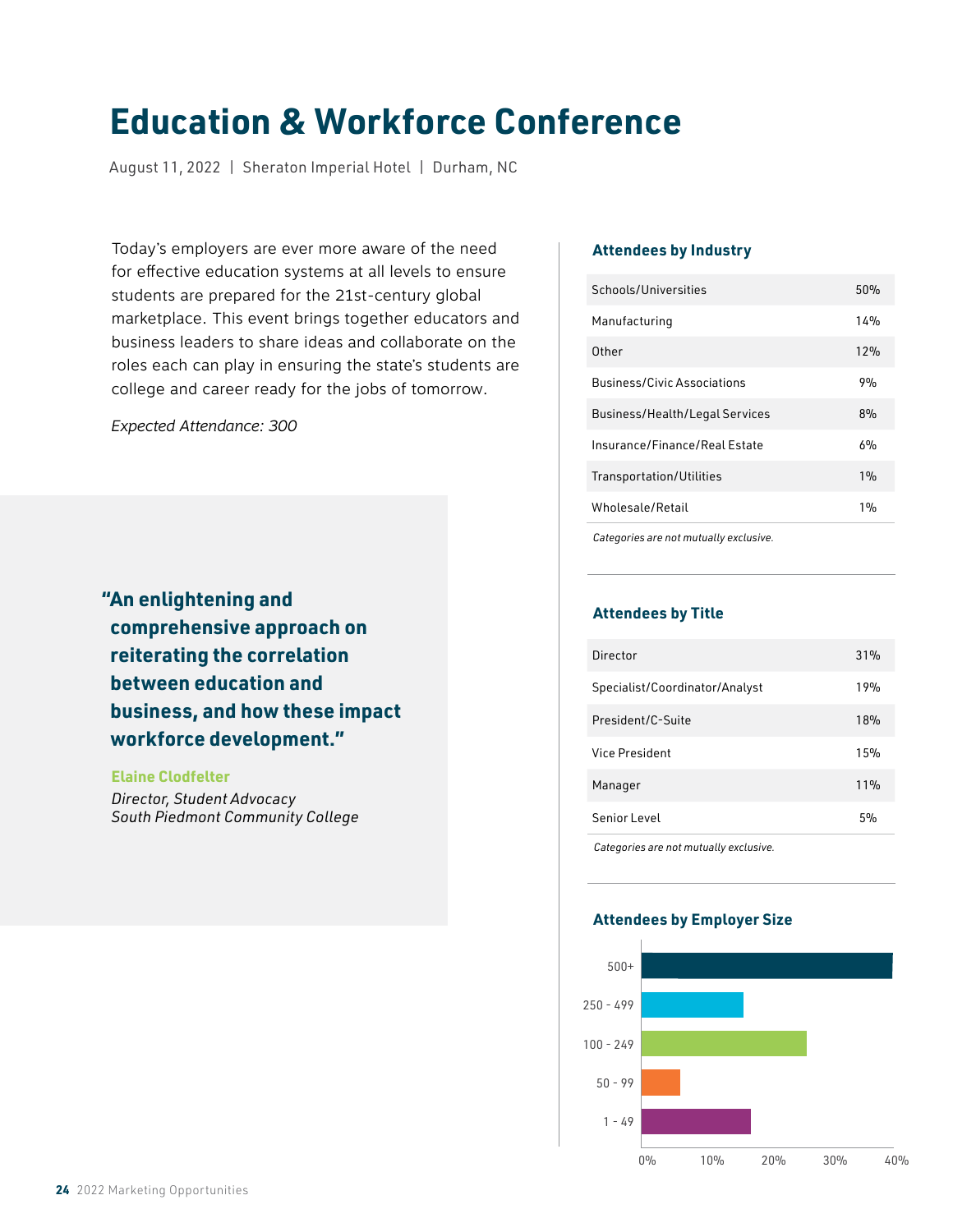### **Education & Workforce Conference**



| Event registrations/seats included                                                                                                                                           | 15 | 12 | 10        | 6         | 4 | 2         |
|------------------------------------------------------------------------------------------------------------------------------------------------------------------------------|----|----|-----------|-----------|---|-----------|
| Customized ROI report detailing the reach of your marketing benefits,<br>delivered post-event                                                                                |    |    | $\bullet$ | $\bullet$ | с |           |
| List of attendees, including name, title and company provided the day before<br>the event                                                                                    |    |    | О         | ۵         |   |           |
| NC Chamber to post confirmation of sponsor's involvement to social media<br>accounts, which garner more than 1 million impressions, on average                               |    |    | ٠         | ö         |   |           |
| Company logo or listing (contingent on level) on event sponsor sign, event<br>webpage, and in event program                                                                  |    |    | $\bullet$ | ö         |   |           |
| Link to company landing page placed on the NC Chamber event page                                                                                                             |    |    |           | $\bullet$ |   |           |
| Dedicated PowerPoint slide (provided by sponsor) added to rolling presentation<br>shown during breaks/intermission                                                           |    |    | ٠         |           |   |           |
| Company listing on all event promotional materials, including e-mail blasts and<br>press releases                                                                            |    |    |           |           |   |           |
| First right of refusal to sponsor in 2023, must be confirmed within 90 days after<br>2022 event                                                                              |    |    |           |           |   |           |
| Web banner (provided by sponsor) with link to company landing page<br>incorporated into promotional e-mail sent to prospective/past event attendees                          |    |    |           |           |   |           |
| Dedicated e-mail blast (provided by sponsor) sent to past, present and<br>prospective attendees and shared on NC Chamber website. Content subject to<br>NC Chamber approval. |    |    |           |           |   |           |
| 60-second commercial spot (provided by sponsor) played during<br>the event                                                                                                   |    |    |           |           |   |           |
| Full-page print ad in the event program, placed as back cover                                                                                                                |    |    |           |           |   |           |
| Prominently displayed pop-up banner (provided by sponsor) at the event                                                                                                       |    |    |           |           |   |           |
| Opportunity to distribute promotional materials to attendees                                                                                                                 |    |    |           |           |   |           |
| Opportunity to give welcome/introduction remarks                                                                                                                             |    |    |           |           |   |           |
| Table top exhibit space                                                                                                                                                      |    |    |           |           |   | $\bullet$ |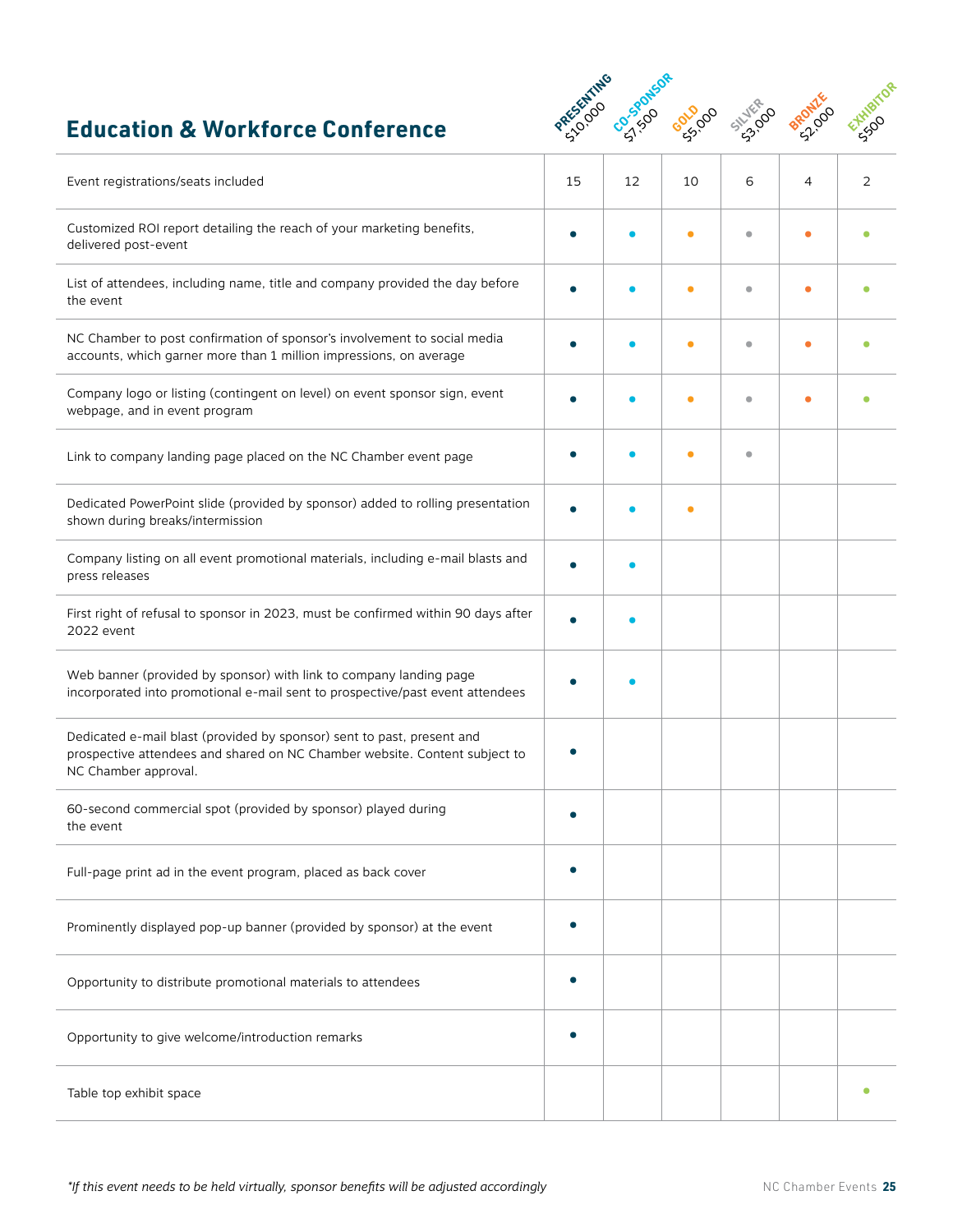# **Health Care Conference**

September 15, 2022 | Sheraton Imperial Hotel | Durham, NC

COVID-19 has indelibly changed the way we deliver health care in North Carolina, from underscoring the urgent need for higher-quality health care and highlighting health inequities that exist among our communities, to placing even greater demands on our mental health care system.

This year's Health Care Conference will examine our evolving health care landscape on both state and national levels and provide attendees with the latest on the health care infrastructure of post-pandemic North Carolina.

This is a must-attend event for members of the health care industry and those who want to learn what the future of health care will look like for our state. Join us for this critical discussion.

*Expected Attendance: 250*

### **"This was a hard-hitting and frank assessment of the challenges to improving NC health care."**

 **Lucien Roughton**  *RND Architects*

### **Attendees by Industry**

| Medical Offices/Hospitals                | 31% |
|------------------------------------------|-----|
| Insurance/Finance/Real Estate            | 14% |
| Legal Services                           | 9%  |
| Business Services and Professional Orgs. | 9%  |
| Pharma                                   | 7%  |
| <b>Education Services</b>                | 6%  |
| Medical Laboratories                     | 6%  |
| 0ther                                    | 5%  |
| <b>Health Services</b>                   | 5%  |
| Manufacturing                            | 5%  |
| Construction                             | 3%  |
| Categories are not mutually exclusive.   |     |

### **Attendees by Title**

| Director                               | 78% |
|----------------------------------------|-----|
| President/C-Suite/Principal            | 74% |
| Vice President                         | 22% |
| Manager                                | 11% |
| Coordinator/Specialist                 | 8%  |
| Senior Level                           | 4%  |
| Partner                                | 3%  |
| Categories are not mutually exclusive. |     |

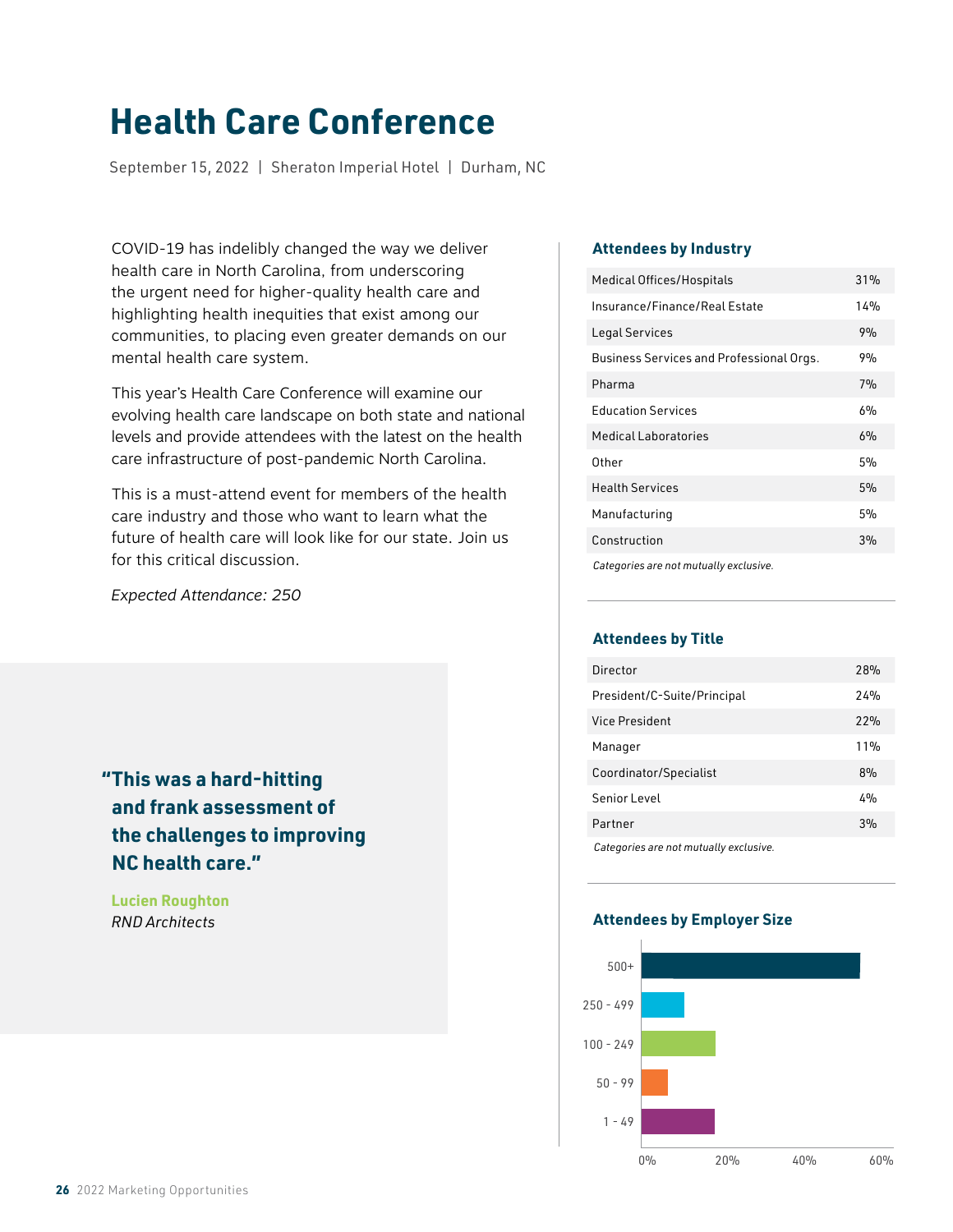### **Health Care Conference**



| Event registrations/seats included                                                                                                                                           | 15 | 12 | 10 | 6         | 4 | 2 |
|------------------------------------------------------------------------------------------------------------------------------------------------------------------------------|----|----|----|-----------|---|---|
| Customized ROI report detailing the reach of your marketing benefits,<br>delivered post-event                                                                                |    |    |    | $\bullet$ | ٠ |   |
| List of attendees, including name, title and company provided the day before<br>the event                                                                                    |    |    | ٠  | $\bullet$ | c |   |
| NC Chamber to post confirmation of sponsor's involvement to social media<br>accounts, which garner more than 1 million impressions, on average                               |    |    |    | ۰         |   |   |
| Company logo or listing (contingent on level) on event sponsor sign, event<br>webpage, and in event program                                                                  |    |    |    | $\bullet$ |   |   |
| Link to company landing page placed on the NC Chamber event page                                                                                                             |    |    |    | $\bullet$ |   |   |
| Dedicated PowerPoint slide (provided by sponsor) added to rolling presentation<br>shown during breaks/intermission                                                           |    |    |    |           |   |   |
| Company listing on all event promotional materials, including e-mail blasts and<br>press releases                                                                            |    |    |    |           |   |   |
| First right of refusal to sponsor in 2023, must be confirmed within<br>90 days after 2022 event                                                                              |    |    |    |           |   |   |
| Web banner (provided by sponsor) with link to company landing page<br>incorporated into promotional e-mail sent to prospective/past event attendees                          |    |    |    |           |   |   |
| Dedicated e-mail blast (provided by sponsor) sent to past, present and<br>prospective attendees and shared on NC Chamber website. Content subject to<br>NC Chamber approval. |    |    |    |           |   |   |
| 60-second commercial spot (provided by sponsor) played during the event                                                                                                      |    |    |    |           |   |   |
| Full-page print ad in the event program, placed as back cover                                                                                                                |    |    |    |           |   |   |
| Prominently displayed pop-up banner (provided by sponsor) at the event                                                                                                       |    |    |    |           |   |   |
| Opportunity to distribute promotional materials to attendees                                                                                                                 |    |    |    |           |   |   |
| Opportunity to give welcome/introduction remarks                                                                                                                             |    |    |    |           |   |   |
| Table top exhibit space (exhibitor only)                                                                                                                                     |    |    |    |           |   |   |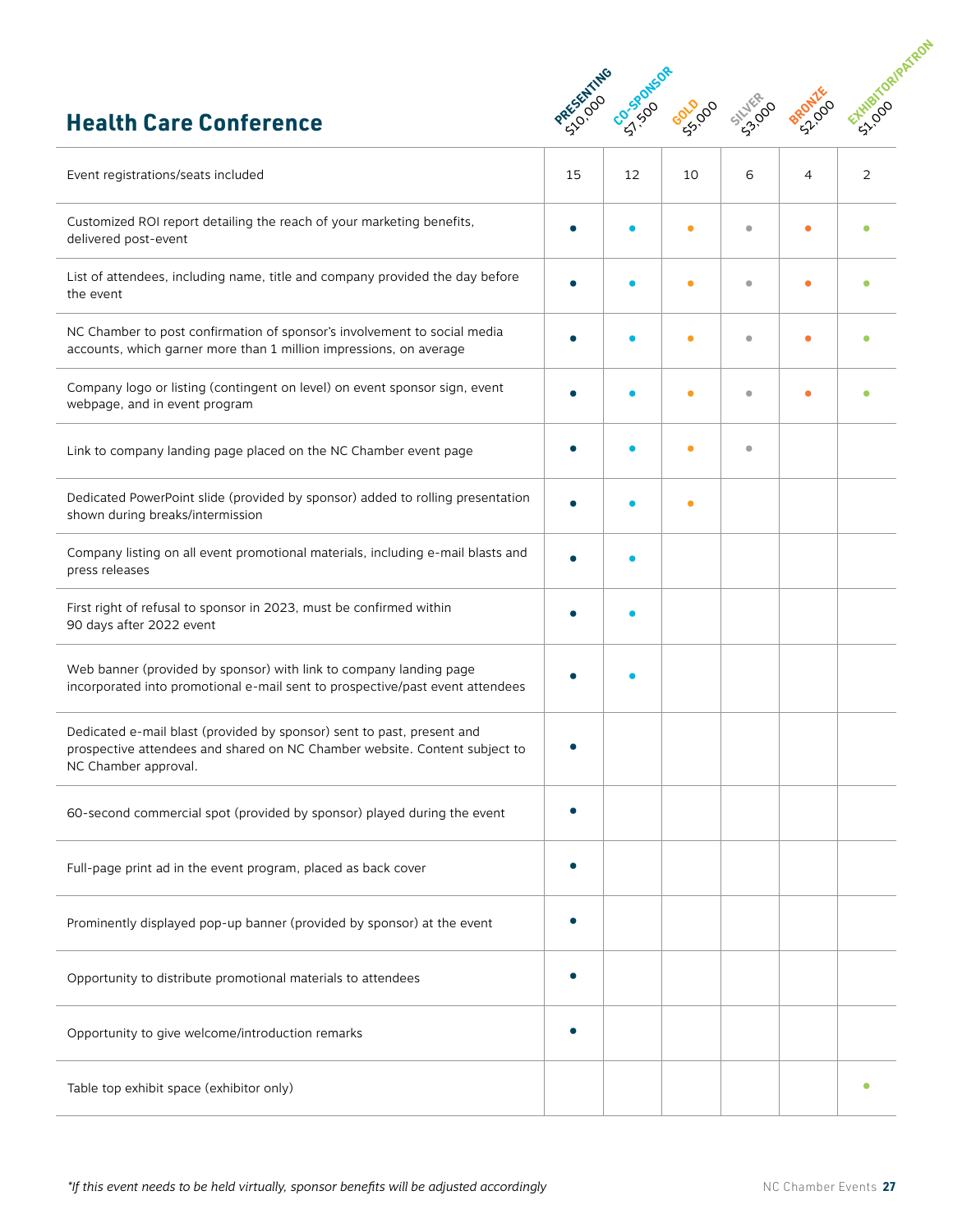# **Ag Allies Conference**

September 29, 2022 | McKimmon Center | Raleigh, NC

With a \$91.7 billion annual contribution to our state's economy in 2020, agribusiness and agriculture helps drive a major share of North Carolina's economic success — representing one-sixth of our state's overall income. It is a powerhouse industry that continues to be a major employer for the state, providing jobs to 1 in 6 North Carolinians, or 4.4 million people.

Ranked 9th in the U.S. for value of agricultural products sold, the agriculture industry is and will remain critical to North Carolina's reputation as an economic leader in the Southeast. That said however, farmers and agricultural businesses across the state recognize that they must adapt to a changing workforce, evolving technology, and the latest state and federal regulations to continue thriving within their sector. The NC Chamber's Ag Allies Conference addresses these issues to ensure the industry as a whole can keep its wheels in motion for the continued prosperity of the state.

#### *Expected Attendance: 150-200*

*Data derived from the North Carolina State University's College of Agriculture and Life Sciences and the U.S. Department of Agriculture*

**"I appreciate the involvement and support of the NC Chamber in North Carolina's largest economic driver, Agriculture. The information provided in the Ag Allies Conference was very helpful and forward facing."**

 **Ag Allies Conference Attendee**

### **Attendees by Industry**

| Finance/Insurance/Real Estate            | 32% |
|------------------------------------------|-----|
| Ag and Ag Manufacturing/Forestry/Fishing | 17% |
| <b>Business Services</b>                 | 11% |
| Educational Institutions/Research Orgs.  | 11% |
| Legal Services                           | 11% |
| Manufacturing                            | 5%  |
| Transportation/Utilities                 | 5%  |
| Wholesale/Retail                         | 4%  |
| <b>Business Associations</b>             | 4%  |
| Categories are not mutually exclusive.   |     |

### **Attendees by Title**

| Director                               | 74% |
|----------------------------------------|-----|
| Vice President                         | 23% |
| President/C-Suite                      | 17% |
| Manager                                | 17% |
| Associate/Partner/Legal                | 9%  |
| Coordinator/Analyst                    | 7%  |
| Senior Level                           | 2%  |
| Categories are not mutually exclusive. |     |

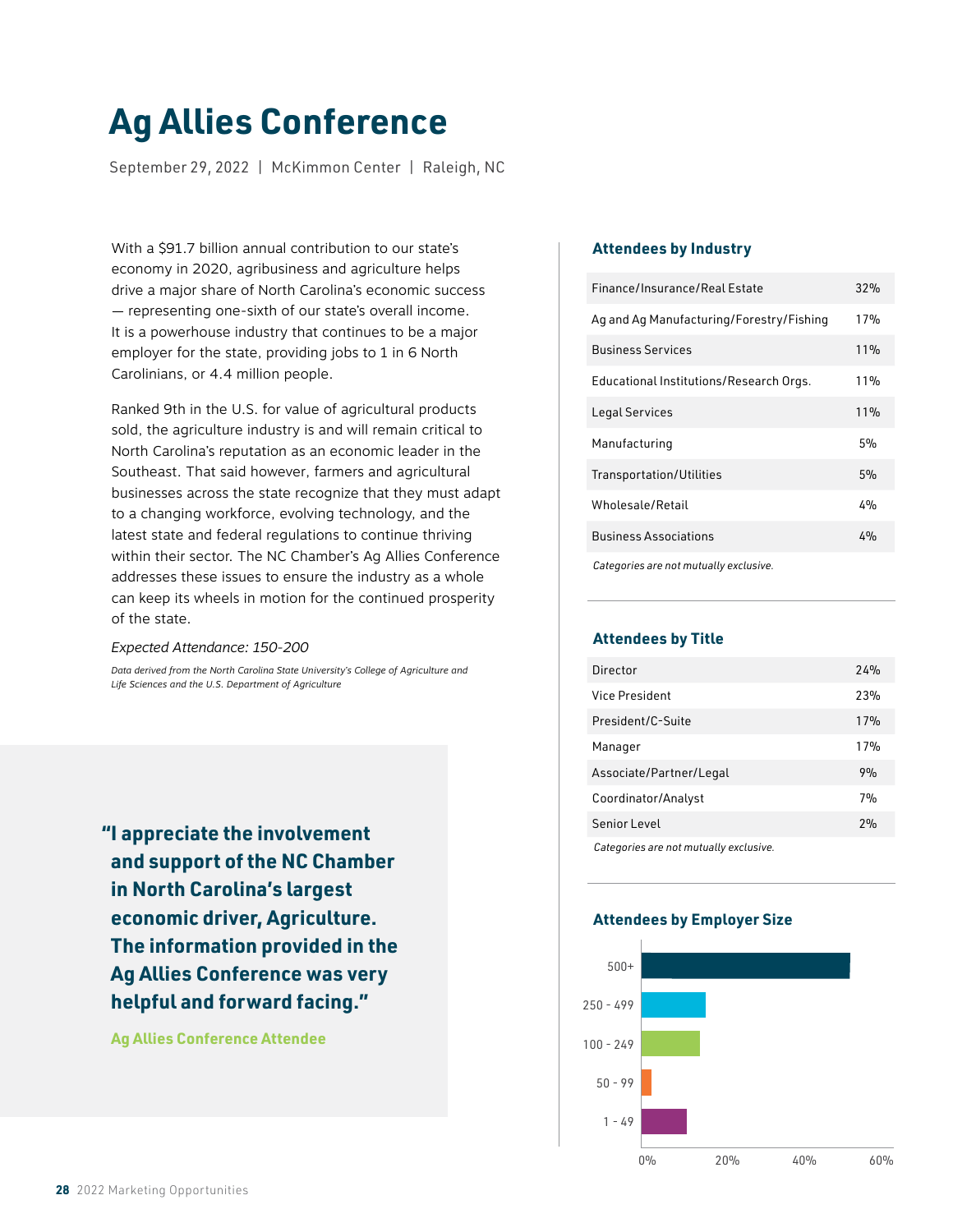### **Ag Allies Conference**



| Event registrations/seats included                                                                                                                                           | 20 | 15 | 10 | 6         | 4 | 2 |
|------------------------------------------------------------------------------------------------------------------------------------------------------------------------------|----|----|----|-----------|---|---|
| Customized ROI report detailing the reach of your marketing benefits,<br>delivered post-event                                                                                |    |    |    | $\bullet$ |   |   |
| List of attendees, including name, title and company provided the day before<br>the event                                                                                    |    |    |    | ۰         |   |   |
| NC Chamber to post confirmation of sponsor's involvement to social media<br>accounts, which garner more than 1 million impressions, on average                               |    |    |    | ۰         |   |   |
| Company logo or listing (contingent on level) on event sponsor sign, event<br>webpage, and in event program                                                                  |    |    |    | ۰         |   |   |
| Link to company landing page placed on the NC Chamber event page                                                                                                             |    |    |    | ۰         |   |   |
| Dedicated PowerPoint slide (provided by sponsor) added to rolling presentation<br>shown during breaks/intermission                                                           |    |    |    |           |   |   |
| Company listing on all event promotional materials, including e-mail blasts and<br>press releases                                                                            |    |    |    |           |   |   |
| First right of refusal to sponsor in 2023, must be confirmed within 90 days<br>after 2022 event                                                                              |    |    |    |           |   |   |
| Web banner (provided by sponsor) with link to company landing page<br>incorporated into promotional e-mail sent to prospective/past event attendees                          |    |    |    |           |   |   |
| Dedicated e-mail blast (provided by sponsor) sent to past, present and<br>prospective attendees and shared on NC Chamber website. Content subject to<br>NC Chamber approval. |    |    |    |           |   |   |
| 60-second commercial spot (provided by sponsor) played during the event                                                                                                      |    |    |    |           |   |   |
| Full-page print ad in the event program, placed as back cover                                                                                                                |    |    |    |           |   |   |
| Prominently displayed banner (provided by sponsor) at the event                                                                                                              |    |    |    |           |   |   |
| Opportunity to distribute promotional materials to attendees                                                                                                                 |    |    |    |           |   |   |
| Opportunity to give welcome/introduction remarks                                                                                                                             |    |    |    |           |   |   |
| Table top exhibit space (exhibitor only)                                                                                                                                     |    |    |    |           |   |   |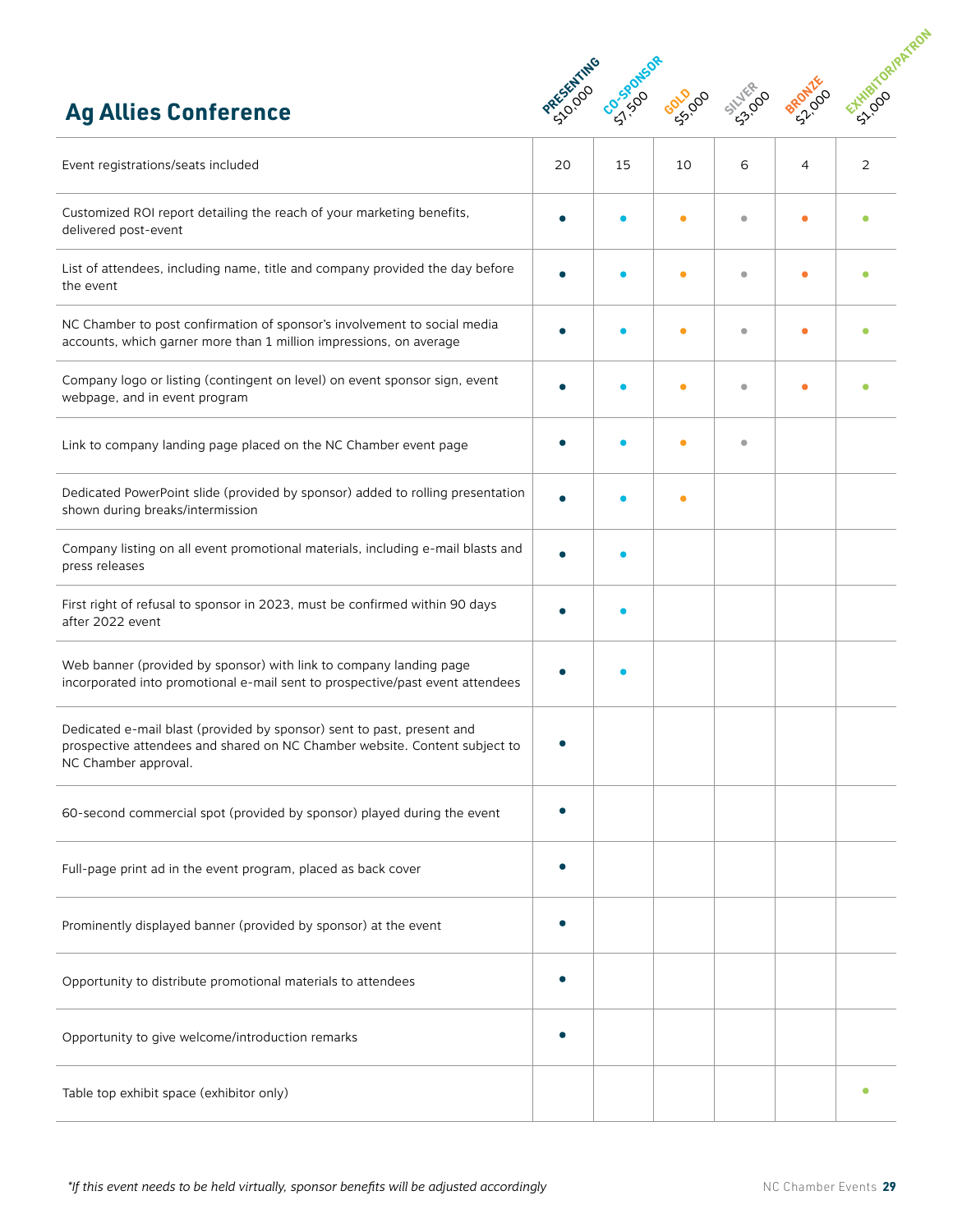# **Workplace DEI Conference: Charlotte**

October 12, 2022 | Popp Martin Student Union | Charlotte, NC

2019 marked the NC Chamber's inaugural Workplace DEI Conference in Charlotte, and it has quickly become one of the Chamber's most anticipated events. This timely, information-packed program covers topics such as recruiting for diversity; fostering a culture of belonging; data-driven evaluation of DEI initiatives; unconscious bias, and more. Content will be valuable for a wide range of organizations and attendees, ranging from the young professional to seasoned executive. Seats and sponsorships are expected to sell out quickly for this event.

*Expected Attendance: 150*

**"The conference was engaging and eye-opening for everyone - even the most educated among us. A must-go for NC organizations."**

 **Briana Rinaldo**  *Brighthouse Financial*

### **Attendees by Industry**

| Insurance/Finance/Real Estate                                        | 34% |
|----------------------------------------------------------------------|-----|
| Manufacturing                                                        | 24% |
| <b>Business Services</b>                                             | 19% |
| Wholesale/Retail                                                     | 8%  |
| <b>Educational Institutions</b>                                      | 5%  |
| Legal Services                                                       | 4%  |
| Transportation                                                       | 3%  |
| <b>Business Associations</b>                                         | 3%  |
| Construction                                                         | 1%  |
| $\alpha$ . In additional contract the contract that is contracted as |     |

*Categories are not mutually exclusive.*

#### **Attendees by Title**

| Director                       | 23% |
|--------------------------------|-----|
| Specialist/Coordinator/Analyst | 21% |
| Vice President                 | 18% |
| Manager                        | 18% |
| Senior Level                   | 11% |
| C-Suite/President              | 9%  |
|                                |     |

*Categories are not mutually exclusive.*

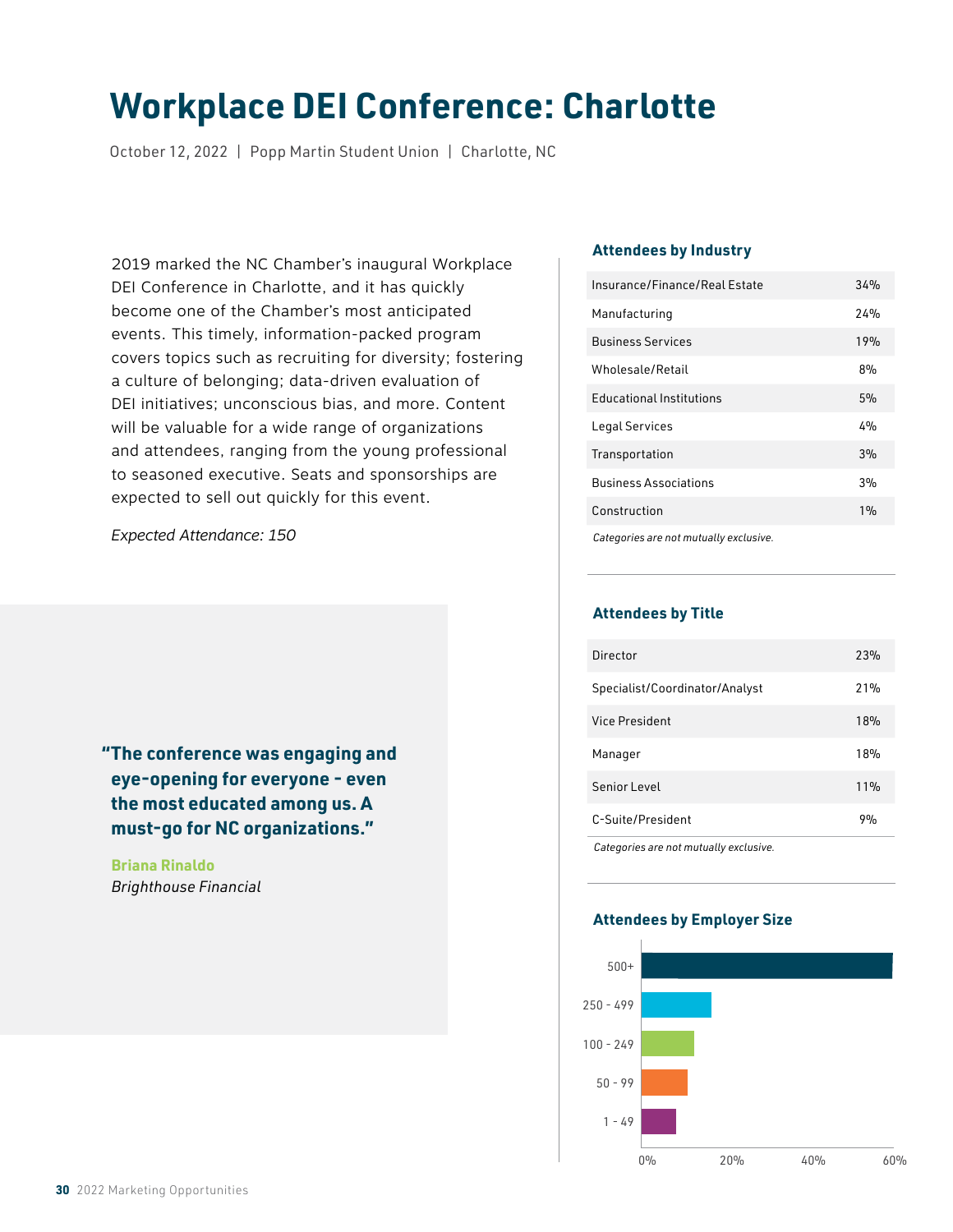### **Workplace DEI Conference: Charlotte**



| Event registrations/seats included                                                                                                                                           | 25        | 15 | 10        | 6         | 4 | $\overline{2}$ |
|------------------------------------------------------------------------------------------------------------------------------------------------------------------------------|-----------|----|-----------|-----------|---|----------------|
| Customized ROI report detailing the reach of your marketing benefits,<br>delivered post-event                                                                                | $\bullet$ |    | ۰         | ۰         |   |                |
| List of attendees, including name, title and company provided the day before<br>the event                                                                                    |           |    | $\bullet$ | $\bullet$ |   |                |
| NC Chamber to post confirmation of sponsor's involvement to social media<br>accounts, which garner more than 2 million impressions, on average                               |           |    | $\bullet$ | ö         |   |                |
| Company logo or listing (contingent on level) on event sponsor sign, event<br>webpage, and in event program                                                                  |           |    | ۸         | ۰         |   |                |
| Link to company landing page placed on the NC Chamber event page                                                                                                             |           |    | ä         | $\bullet$ |   |                |
| Dedicated PowerPoint slide (provided by sponsor) added to rolling presentation<br>shown during breaks/intermission                                                           |           |    | ۸         |           |   |                |
| Company listing on all event promotional materials, including email blasts and<br>press releases                                                                             |           |    |           |           |   |                |
| First right of refusal to sponsor in 2023, must be confirmed within 90 days after<br>2022 event                                                                              |           |    |           |           |   |                |
| Web banner (provided by sponsor) with link to company landing page incorporated<br>into promotional email sent to prospective/past event attendees                           |           |    |           |           |   |                |
| Dedicated e-mail blast (provided by sponsor) sent to past, present and<br>prospective attendees and shared on NC Chamber website. Content subject to<br>NC Chamber approval. |           |    |           |           |   |                |
| 60-second commercial spot (provided by sponsor) played during the event                                                                                                      |           |    |           |           |   |                |
| Full-page print ad in the event program, placed as back cover                                                                                                                |           |    |           |           |   |                |
| Prominently displayed pop-up banner (provided by sponsor) at the event                                                                                                       | ٠         |    |           |           |   |                |
| Opportunity to distribute promotional materials to attendees                                                                                                                 | $\bullet$ |    |           |           |   |                |
| Opportunity to give welcome/introduction remarks                                                                                                                             | ٠         |    |           |           |   |                |
| Table top exhibit space (exhibitor only)                                                                                                                                     |           |    |           |           |   |                |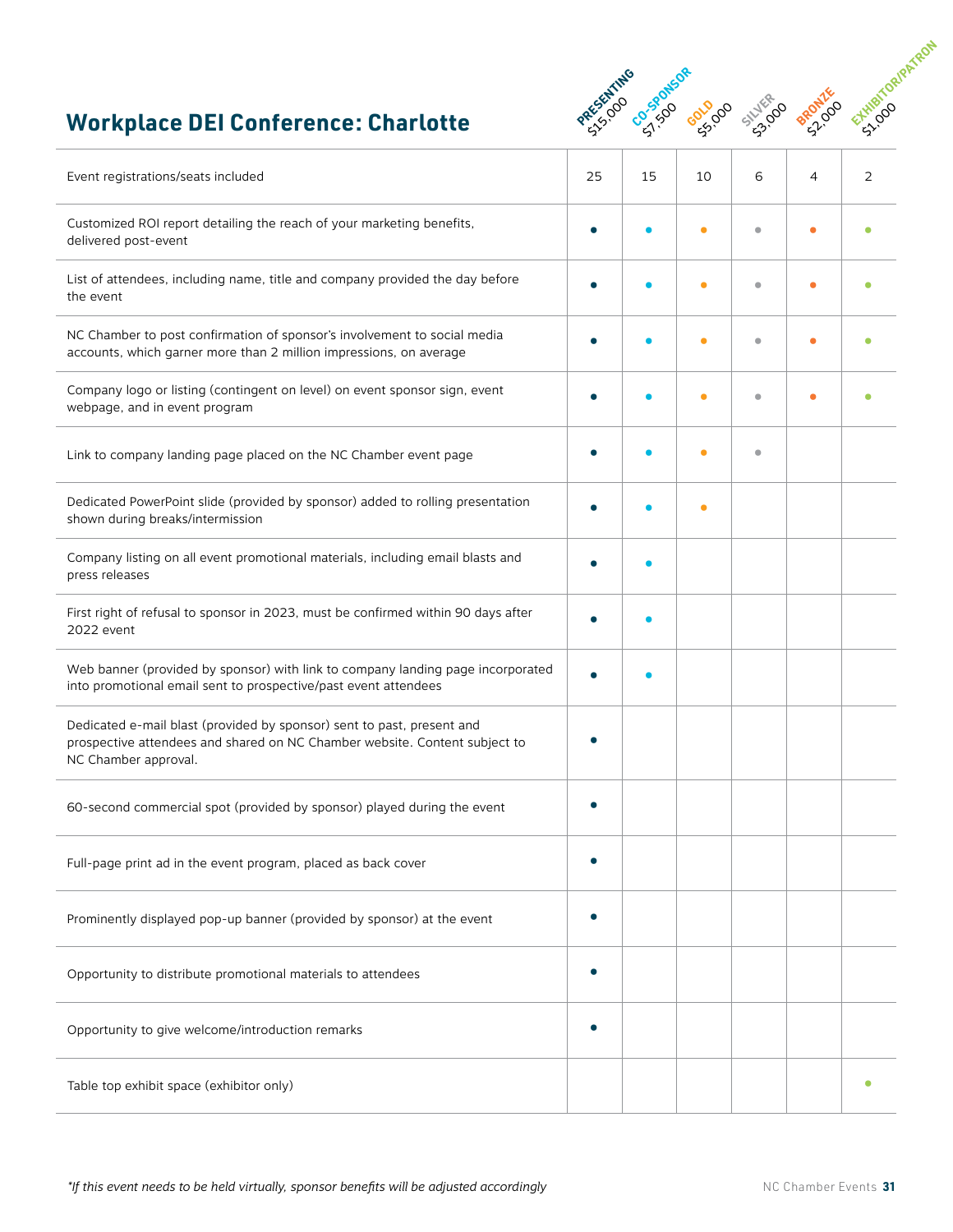# **Women > A Force in Business: Triangle**

November 9, 2022 | Raleigh Convention Center | Raleigh, NC

This event promotes leadership development, advocacy, mentorship, and personal wellness for women in the workplace, as well as their male peers. Join us as we explore pathways to leadership, what it's like at the top and how men and women can work together to bring along the next generation of female leaders. This is the most highly attended NC Chamber event and promises incredibly high ROI for event sponsors.

*Expected Attendance: 1,000*

**"I normally look forward to getting some useful "nuggets" of information at events like this. What I actually got was life changing information and actionable takeaways. I am very impressed with this event and look forward to others in the future."**

 **Women > A Force in Business Event Attendee**

### **Attendees by Industry**

| Manufacturing/Construction/Mining        | 45% |
|------------------------------------------|-----|
| Insurance/Finance/Real Estate            | 11% |
| Transportation/Utilities/Engineering     | 8%  |
| Wholesale/Retail                         | 7%  |
| <b>Business/Civic Associations</b>       | 6%  |
| Computer/Software Services               | 5%  |
| <b>Educational Services/Institutions</b> | 5%  |
| Legal Services                           | 4%  |
| <b>Accounting/Other Services</b>         | 4%  |
| Medical/Dental Services                  | 3%  |
| <b>Consulting Services</b>               | 3%  |
| Categories are not mutually exclusive.   |     |

### **Attendees by Title**

| Manager                                | 31% |
|----------------------------------------|-----|
| Analyst/Coordinator/Specialist         | 30% |
| Director                               | 15% |
| Vice President                         | 10% |
| President/Owner/C-Suite                | 8%  |
| Senior Level                           | 4%  |
| Partner                                | 2%  |
| Categories are not mutually exclusive. |     |

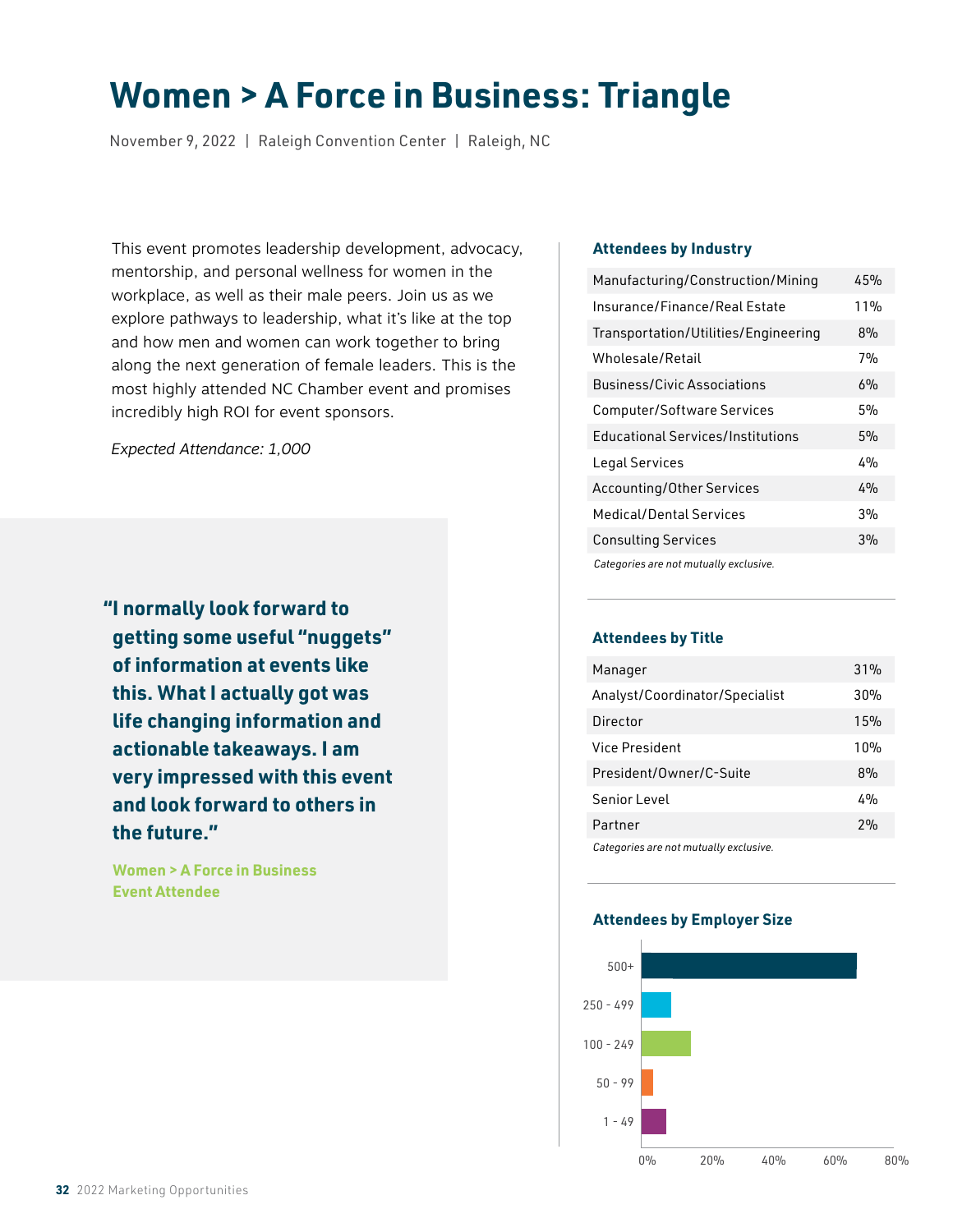### **Women > A Force in Business: Triangle**



| Event registrations/seats included                                                                                                                                           | 65 | 35 | 25 | 20        | 15                      | 10 | 2 |
|------------------------------------------------------------------------------------------------------------------------------------------------------------------------------|----|----|----|-----------|-------------------------|----|---|
| Customized ROI report detailing the reach of your marketing benefits,<br>delivered post-event                                                                                |    |    |    | ۸         | ۰                       |    |   |
| List of attendees, including name, title and company provided the day<br>before the event                                                                                    |    |    |    | $\bullet$ | $\bullet$               |    |   |
| NC Chamber to post confirmation of sponsor's involvement to social<br>media accounts, which garner more than 1 million impressions for this<br>event, on average             |    |    |    | $\bullet$ | $\bullet$               |    |   |
| Company logo or listing (contingent on level) on event sponsor sign,<br>event webpage, and in event program                                                                  |    |    |    | $\bullet$ | ۰                       | ٠  |   |
| Listing and logo as event sponsor in mobile app, including company profile<br>page that connects to your preferred landing page                                              |    |    |    | ۵         | $\bullet$               |    |   |
| Link to company landing page placed on the NC Chamber<br>event page                                                                                                          |    |    |    | $\bullet$ | $\bullet$               |    |   |
| Dedicated PowerPoint slide (provided by sponsor) added to rolling<br>presentation shown during breaks/intermission                                                           |    |    |    | ٠         |                         |    |   |
| Company listing on all event promotional materials, including e-mail blasts<br>and press releases                                                                            |    |    |    |           |                         |    |   |
| First right of refusal to sponsor in 2023, must be confirmed within 90 days<br>after 2022 event                                                                              |    |    |    |           |                         |    |   |
| Web banner (provided by sponsor) with link to company landing page<br>incorporated into promotional e-mail sent to prospective/past event<br>attendees                       |    |    |    |           |                         |    |   |
| Dedicated e-mail blast (provided by sponsor) sent to past, present and<br>prospective attendees and shared on NC Chamber website. Content<br>subject to NC Chamber approval. |    |    |    |           |                         |    |   |
| Opportunity to send one push notification to all attendees through event<br>mobile app up to three days before the event                                                     |    |    |    |           |                         |    |   |
| 60-second commercial spot (provided by sponsor) played during<br>the event                                                                                                   |    |    |    |           |                         |    |   |
| Full-page print ad in the event program. Presenting Sponsor's ad will be<br>placed as back cover.                                                                            |    |    |    |           |                         |    |   |
| Half-page ad in the event program                                                                                                                                            |    |    | ٠  | $\bullet$ |                         |    |   |
| Quarter-page ad in event program                                                                                                                                             |    |    |    |           | $\qquad \qquad \bullet$ |    |   |
| Prominently displayed pop-up banner (provided by sponsor) at the event                                                                                                       |    |    |    |           |                         |    |   |
| Opportunity to distribute promotional materials to attendees                                                                                                                 | ٠  |    |    |           |                         |    |   |
| Opportunity to give welcome/introduction remarks                                                                                                                             |    |    |    |           |                         |    |   |
| Table top exhibit space                                                                                                                                                      |    |    |    |           |                         |    | ٠ |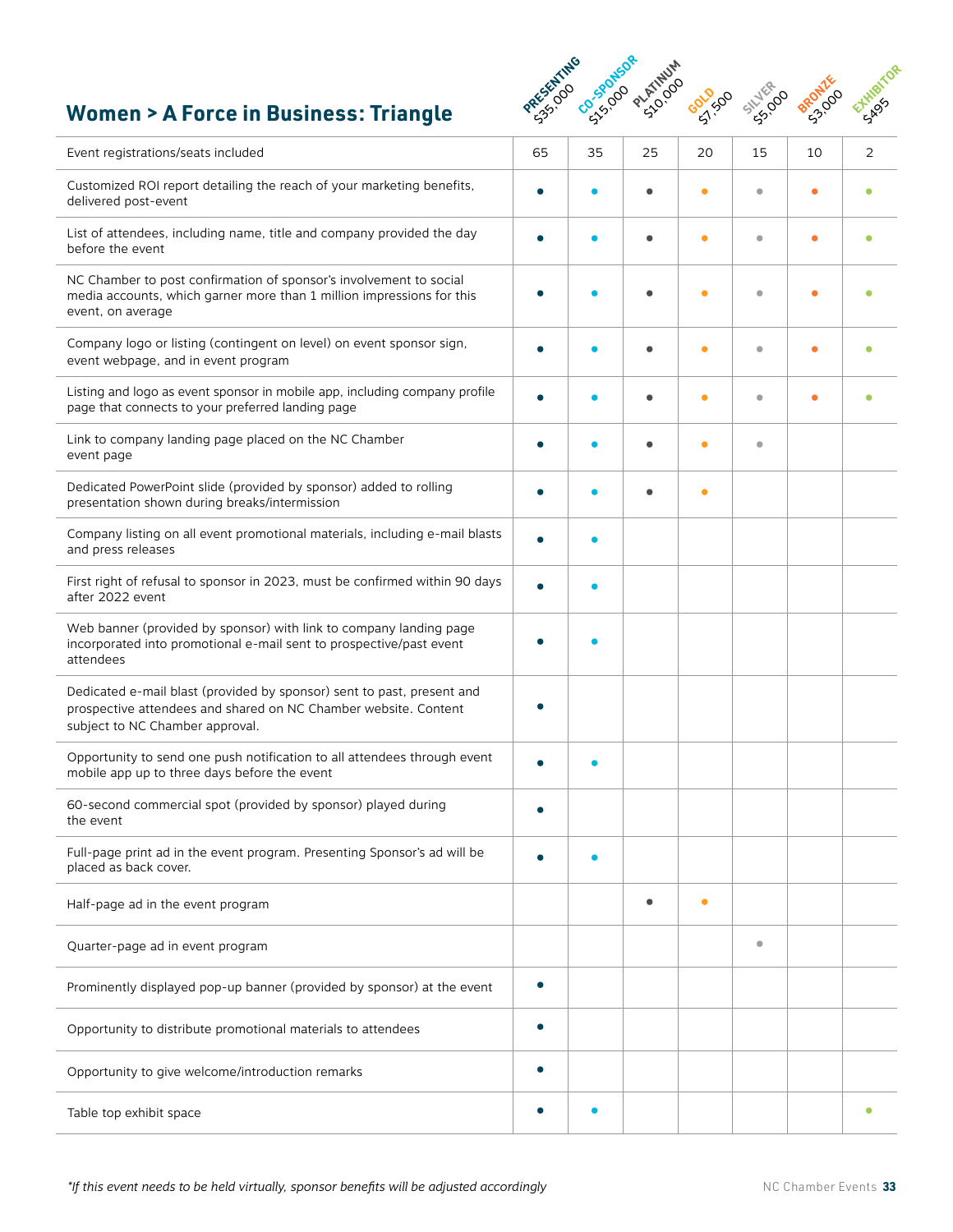**34** 2022 Marketing Opportunities

### WOMEN > A FORCE IN BUSINESS

# **Additional Marketing Opportunities**

### **Tote Bag Sponsor**

Attendees will carry your brand with them long after our event. Exclusive event tote bag will feature sponsor logo. Sponsor also receives social media recognition and 5 registrations.

**Investment: \$7,500**

### **Lanyard Sponsor**

All eyes will be on your company as the event lanyard sponsor. Lanyards will be branded with sponsor logo and distributed at registration. Sponsor also receives social media recognition and 3 registrations.

Provide refreshment and earn brand recognition as the event Water Bottle Sponsor. Event water bottle will feature your logo. Sponsor also receives social media recognition and

### **Investment: \$2,500**

**Water Bottle Sponsor**

**Investment: \$5,000**

5 registrations.

### **Headshot Sponsor**

Your company gets a real close-up as Headshot Sponsor. Sponsor receives branding rights to headshot station, 1/2 page ad in event program, and 2 registrations.

**Investment: \$5,000**







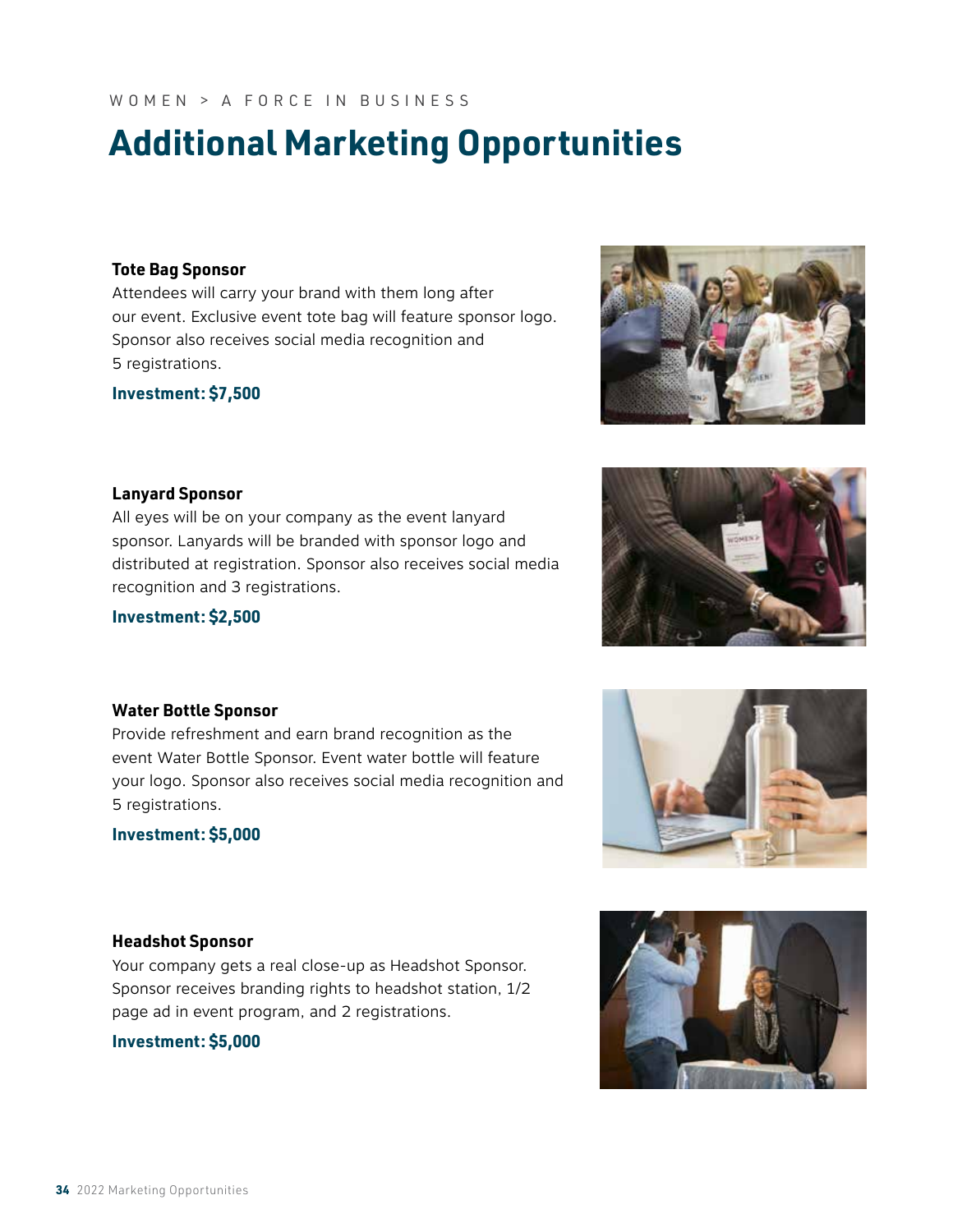# **Additional Marketing Opportunities**

### **Refresh and Recharge Lounge**

Enable event attendees to power up at the phone charging hub. Hub sponsor brands this exclusive area with marketing banners and signage. Sponsor also receives social media recognition, 1/2 page ad in program and 3 registrations.

**Investment: \$2,500**

### **Exhibit Hall Refreshment Sponsor**

Capture the eyes of all event attendees as our Exhibit Hall Refreshment Sponsor. Your company will receive signage at the refreshment station, a central location where attendees can treat themselves to water, coffee and light snacks throughout the event. This sponsorship includes 3 complimentary event registrations.

### **Investment: \$2,500**

### **Photo Wall Sponsor**

A wall banner with your logo provides the perfect backdrop for impromptu attendee selfies. This sponsorship also includes social media recognition and 3 registrations.

### **Investment: \$2,500**

### **Bookstore Sponsor**

Empower attendees to take their development to the next level as the event Bookstore Sponsor. Sponsor receives branding rights to bookstore hub, social media recognition, 1/2 page ad in event program, and 2 registrations.

### **Investment: \$1,500**

**WOMEN?** 

WOMEN >





WORKER

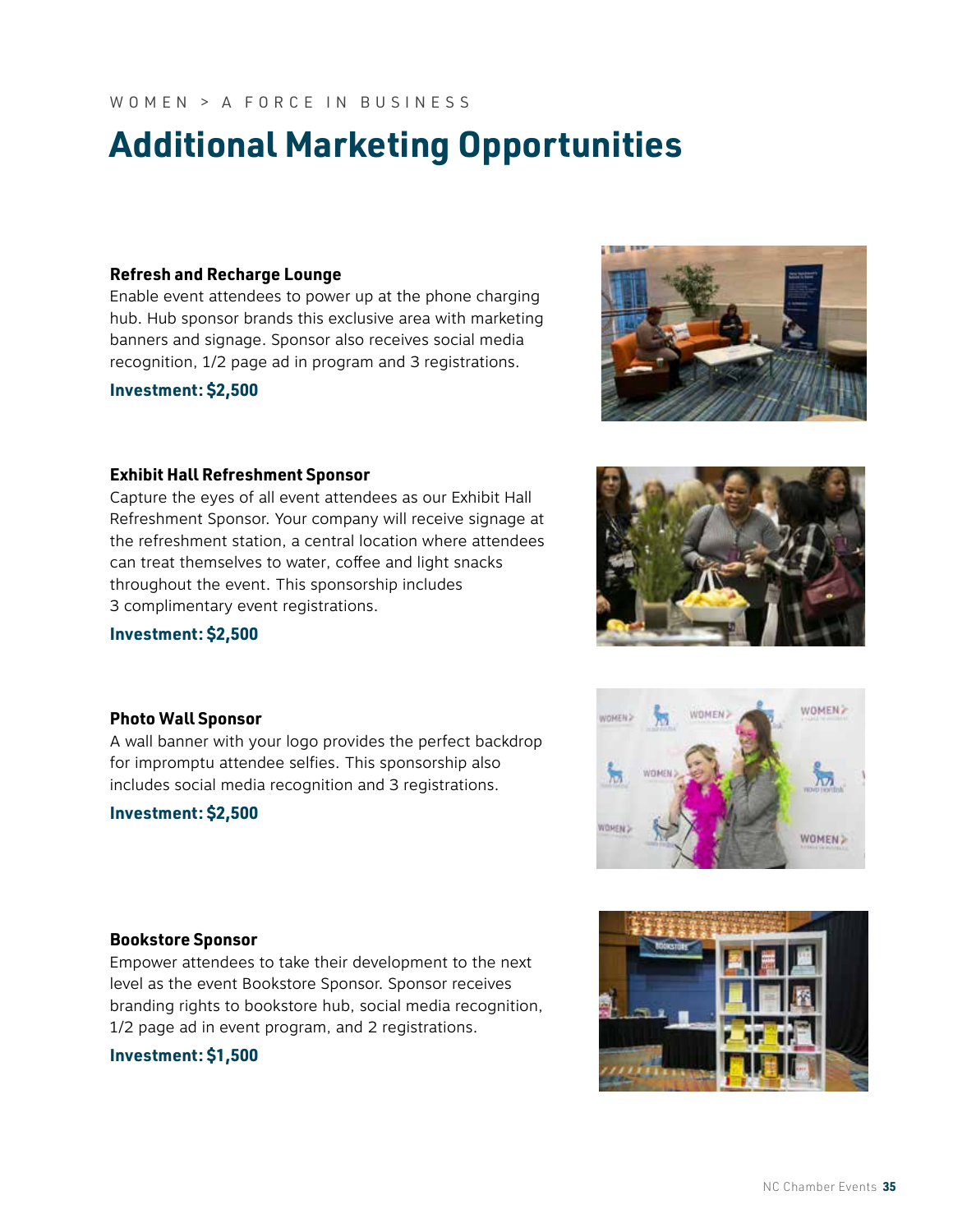# **Coolest Thing Made in NC**

Fall 2022

North Carolina has much to be proud of, especially when it comes to the products it manufactures. To celebrate the innovation, creativity, and contributions of our state's manufacturers, the NC Chamber is hosting a publicdriven "Coolest Thing Made in NC" contest.

After a public nomination and voting process that incorporates statewide media outlets, social media, and word-of-mouth marketing, the NC Chamber and Presenting Sponsor will announce which product manufactured in the Tar Heel State is truly the coolest thing made in NC.

### **Sponsor Benefits | \$18,000**

- Customized ROI report detailing the reach of your marketing benefits, delivered post-event
- Sponsor recognition, logo and user handle in all social media posts made about the campaign
- Company logo on Coolest Thing in NC website and linked to your preferred landing page
- Company logo and quote from sponsor representative in all event press releases and event media kit
- First right of refusal to sponsor in 2023, must be confirmed within 90 days of 2022 event
- Web banner (provided by sponsor) with link to company landing page incorporated into promotional e-mails about the event
- Logo included on contest trophy given to winner
- Invitation for sponsor representatives to participate in all YouTube Premiere videos announcing semi-finalists, finalists, and winner
- NC Chamber to make appropriate efforts to invite sponsor representatives to participate in news coverage of the contest when possible.







*2020 Winner: Saf-T-Liner C2 Jouley Electric School Bus by Thomas Built Buses*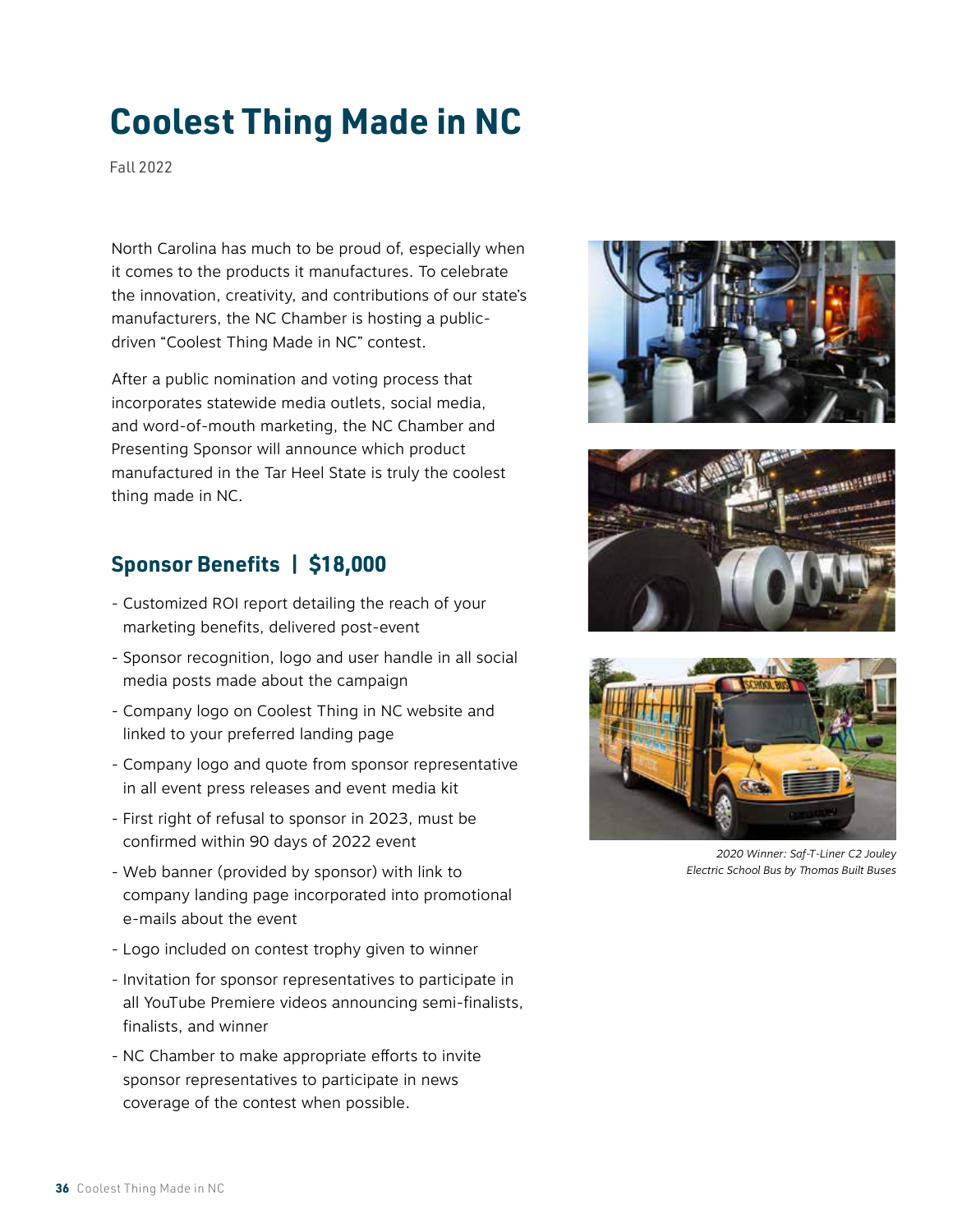# **Webinars**

The NC Chamber understands the utility of virtual events in a postpandemic world. Our webinars provide business leaders with intel on issues directly impacting their organizations, and the growth and prosperity of North Carolina and its citizens.

These webinars draw between 50-300 attendees across the state for an intensive hour of development. Your organization can sponsor a pre-scheduled webinar or one for which you develop the agenda, positioning you as an influencer and subject-matter expert on the topic of your choosing.

Some of these include:

- Vaccine Rollout: Workplace and Legal Implications Webinar
- New Faces of the Council of State: Education & Workforce Update
- A Stronger Workforce: The Business Case for Second Chance Employment
- Return to Work: How Has COVID-19 Changed the Workplace?

### **Sponsor Benefits | \$3,000**

- Dedicated event webpage featuring company logo and link to preferred landing page
- Spotlight on NC Chamber's homepage and in the Upcoming Events section
- Targeted event marketing emails (up to three) with company logo
- Highlight in NC Chamber Business Advocate and Federation Insider Newsletters to the entire NC Chamber member database
- Social media campaign underscoring your involvement and posted to NC Chamber's Twitter, LinkedIn, and Facebook accounts

### **PLUS:**

- List of attendees, including name, title, and company (provided the day before the event)
- Company logo included on the opening slide of the presentation deck
- Opportunity to give welcome and provide introduction remarks
- Post-event email to attendees with webinar resources, including recording hosted on YouTube channel and branded slide-deck





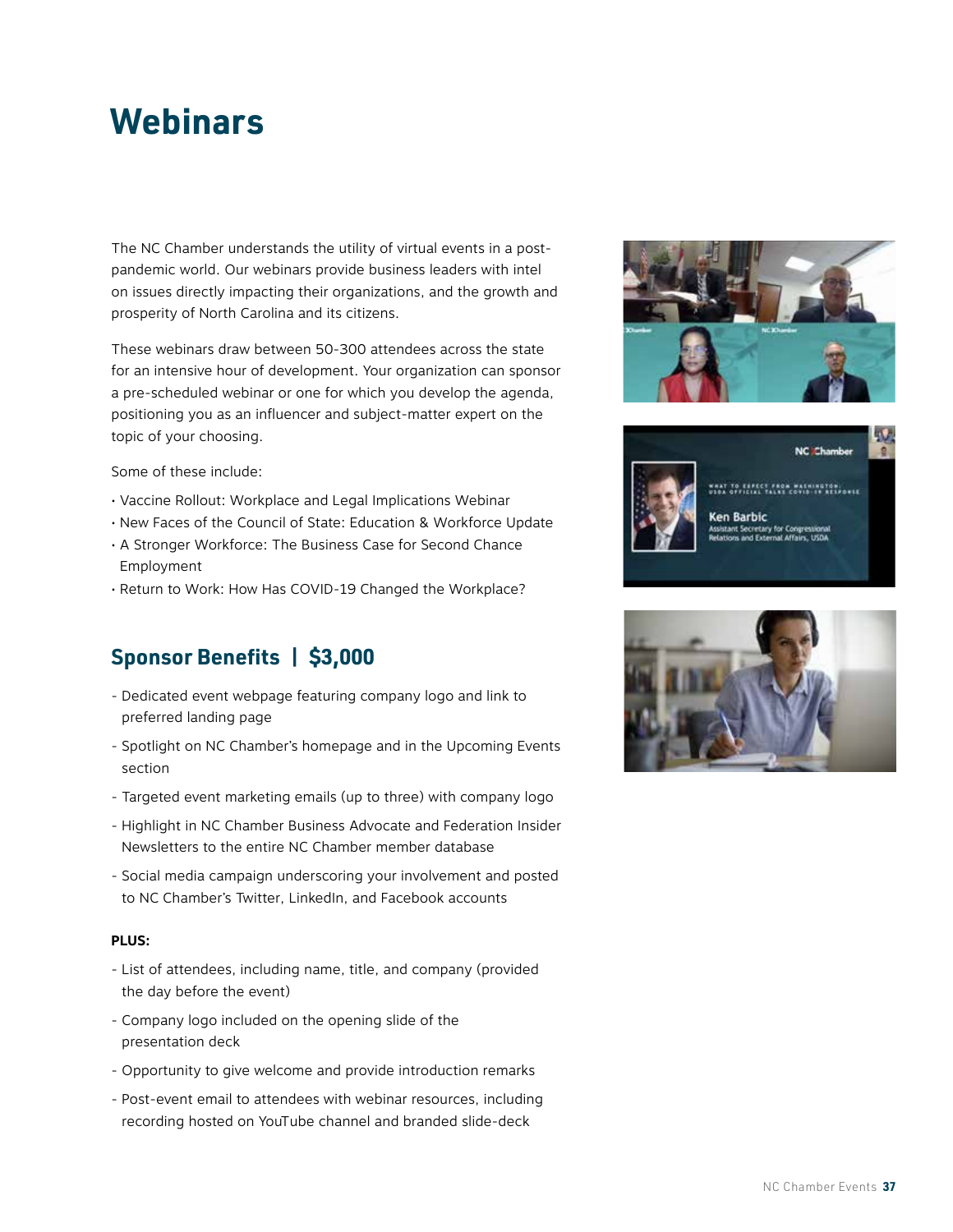As we continue to provide educational and networking platforms for local businesses, please know that our sponsors are vital to the success of our events.

**You are truly appreciated.**

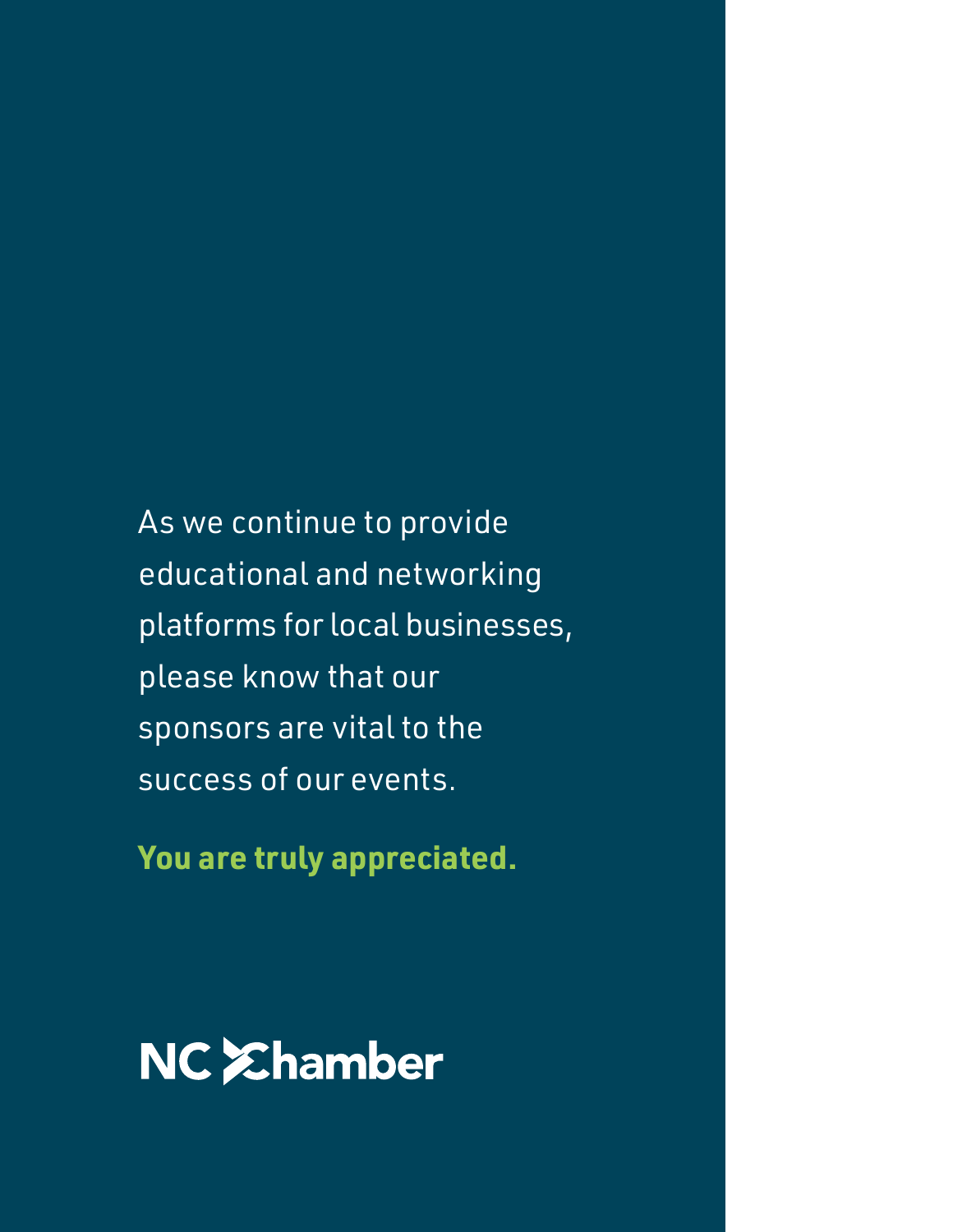### **A Special Thanks to Past Sponsors**

AAA Carolinas ABB Inc. Advance Auto Parts Inc. AECOM Albemarle Corporation Allscripts Amazon American National Bank & Trust American Petroleum Institute American Tire Distributors, Inc. APCO Worldwide, LLC. AT&T North Carolina Atlantic Telephone Membership Cooperative Atrium Health BAE Systems Bank of America **BASE** BBVA USA Biogen Bioventus LLC Blue Cross and Blue Shield of North Carolina BP America, Inc. Brasfield & Gorrie, LLC Brighthouse Financial Brooks Pierce Campbell University Cardinal Innovations Healthcare Carolina Asphalt Pavement Association Carolina Biological Supply Company Carolina CAT Carolinas AGC, Inc. Caterpillar, Inc. Charlotte Motor Speedway Charter Communications Clancy & Theys Construction Company Coastal Credit Union Coca-Cola Consolidated Concrete Supply Co., LLC Cone Health Cree | Wolfspeed Curi DaVita Inc. Dell EMC Delta Dental of North Carolina Dominion Energy Duke Energy Duke University EducationNC ElectriCities of North Carolina, Inc. Elon University ERM NC, Inc. Experis EY

Farm Credit Associations of NC Fidelity Bank Fidelity Investments Fifth Third Bank First Bank First Citizens Bank First Horizon Bank First National Bank Food Lion Fred Smith Company Gannett Fleming, Inc. Geosyntec Consultants of NC, PC Girl Scouts – NC Coastal Pines GlaxoSmithKline Glen Raven, Inc. Google, Inc. Gregory Poole Equipment Company Hanesbrands, Inc. Hanson Aggregates Southeast HDR Engineering Inc Highwoods Properties, Inc. HNTB Corporation Honda Aircraft Company IBM Corporation ITG Brands John Deere John M Belk Endowment Johnson & Johnson JP Morgan Chase & Co. LabCorp Local Government Federal Credit Union Lowe's Companies, Inc. Lumen Luminas Strategy Lyft Martin Marietta McGuireWoods, LLP **MCNC** Mechanics and Farmers Bank Meredith College Mid-Atlantic Associates, Inc. MVP Southgate NC Pork Council NC Rural Center NC Science, Mathematics and Technology Education Center NC State Ports Authority Nelson Mullins Riley & Scarborough LLP North Carolina Farm Bureau North Carolina Railroad Company North Carolina State University North Carolina's Electric Cooperatives Novo Nordisk Pharmaceutical Nucor Corporation

Parker Hannifin Corporation Pfizer, Inc. Phelps Dunbar LLP PhRMA Piedmont Natural Gas Co Pike Corporation Pike Electric Corporation Pinnacle Financial Partners PNC Bank Pyxus International, Inc. Quest Diagnostics Red Hat, Inc. Reynolds American Inc. Robinson Bradshaw S&ME, Inc. SAS Institute Inc. Select Bank & Trust Co SEPI, Inc. Seqirus, Inc. Shaw University Shumaker Loop & Kendrick Llp Shurtape Technologies, LLC Siemens Energy Inc. Small Business & Technology Development Center Smith Anderson Smithfield Foods, Inc. Southern Bank STV Engineers, Inc. Syngenta SynTerra The Biltmore Company The Whiting-Turner Contracting Company TowneBank Truist Truliant Federal Credit Union UNC - Wilmington UNC Health Care Systems UNC Health Southeastern UNC REX Healthcare United Bank United Therapeutics Vaco, LLC Verizon Vidant Health Wake Stone Corporation WakeMed WellCare Health Plans, Inc. Wells Fargo Wetherill Engineering, Inc. WGU North Carolina Womble Bond Dickinson WSP USA Wyrick Robbins Yates & Ponton LLP

*For more information about sponsoring a future event, visit ncchamber.com/events*